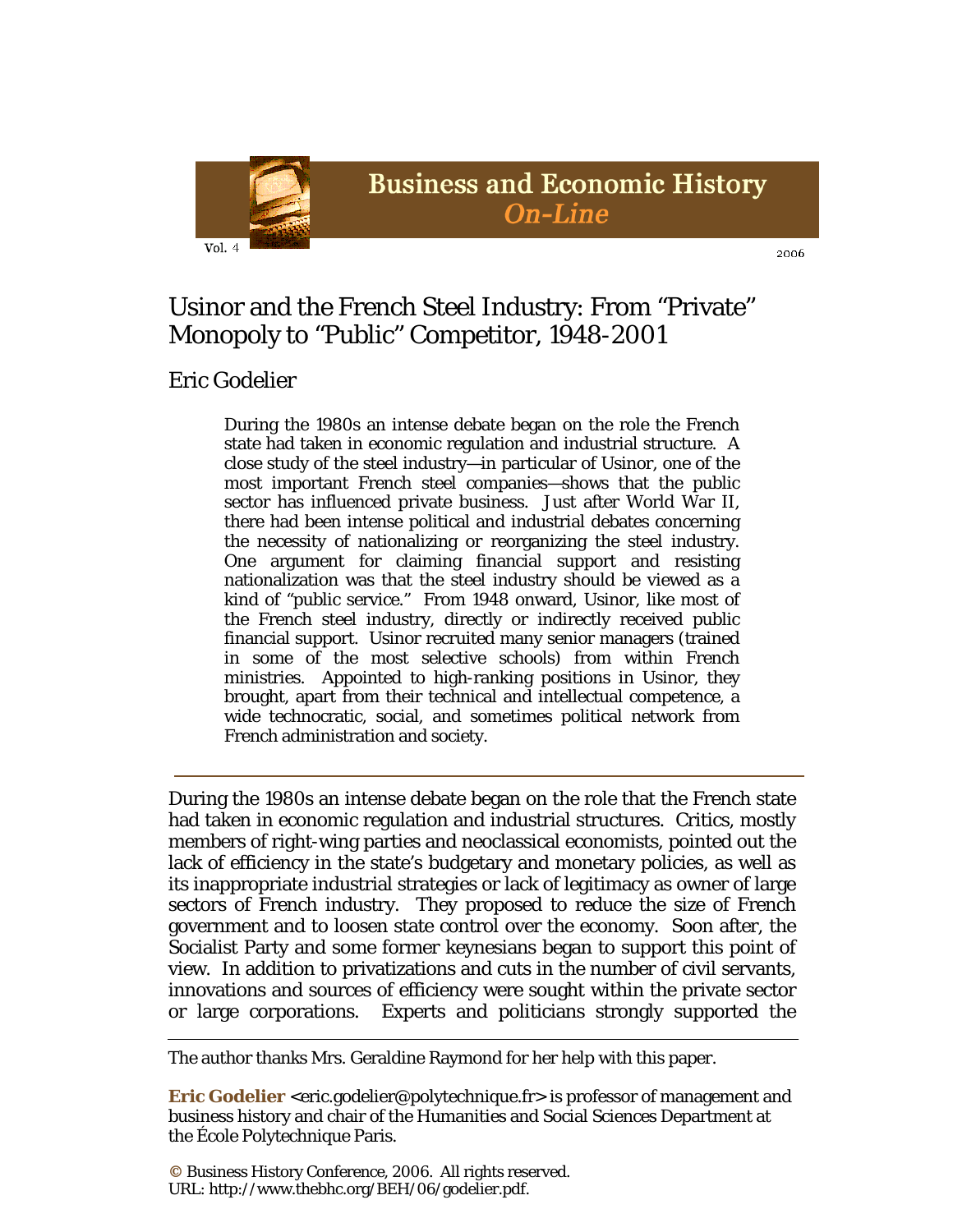implementation of methods, business models, and management tools as ways to modernize the country. Reflections on public-private frontiers are not new. Looking back, we can see that this issue is cyclical. A close study of the steel industry, and especially of Usinor, one of the most important French steel companies since 1948, shows that the public sector has been a source of influence for private business through economic regulation, financial support, and, indirectly, by providing the steel industry with selected and well-educated engineers, senior executives, and management tools.

Just after World War II, there were intense political and industrial debates concerning the necessity of nationalizing or reorganizing the steel industry. It is interesting to see the arguments of those who were prorestructuring (Alexis Aron, for example). One argument for claiming financial support and resisting nationalization was that the steel industry should be considered a kind of "public service," rather than a purely capitalistic and competitive sector.

From 1948 onward, Usinor, like most of the French steel industry, directly or indirectly received public financial support. This brought a decrease in Usinor's financial costs and at the same time helped keep noncompetitive plants or companies alive. First, the French state allowed the employers' organization, CSSF (Chambre syndicale de la sidérurgie française), to borrow funds collectively for steel companies. Second, it backed some of their private loans. Finally, of course, it saved Usinor through a national mortgage and nationalization during the 1980s and 1990s.

Many Usinor senior managers, recruited from within French ministries, trained in some of the country's most selective schools (such as the *Ecole Polytechnique* and the *Ecole des Mines*). Apart from their technical and intellectual competence, they brought a wide technocratic, social—and sometimes political—network from within French administration and society to these high-ranking positions.

In this paper, I develop the idea that the state can have an important influence on private business management, not only through ownership structure, but also through indirect influence or diffusion of management models and tools among corporations, economic sectors, and the education system.

### **The French Steel Industry: A "Private" Public Service?**

 $\overline{a}$ 

At the time of Usinor's creation in July 1948, the political and social climate was not very favorable toward industrial leaders and corporate managers.<sup>[1](#page-1-0)</sup>

<span id="page-1-0"></span><sup>&</sup>lt;sup>1</sup> I have described Usinor's creation in a previous paper presented at the 2005 Business History Conference in Minneapolis, Minn. For more details, please see Eric Godelier, and Muriel LeRoux, "Did the 1970s Crisis Lead to Convergences or Divergences: USINOR vs. PECHINEY? A Cross-Examination of Renewal in the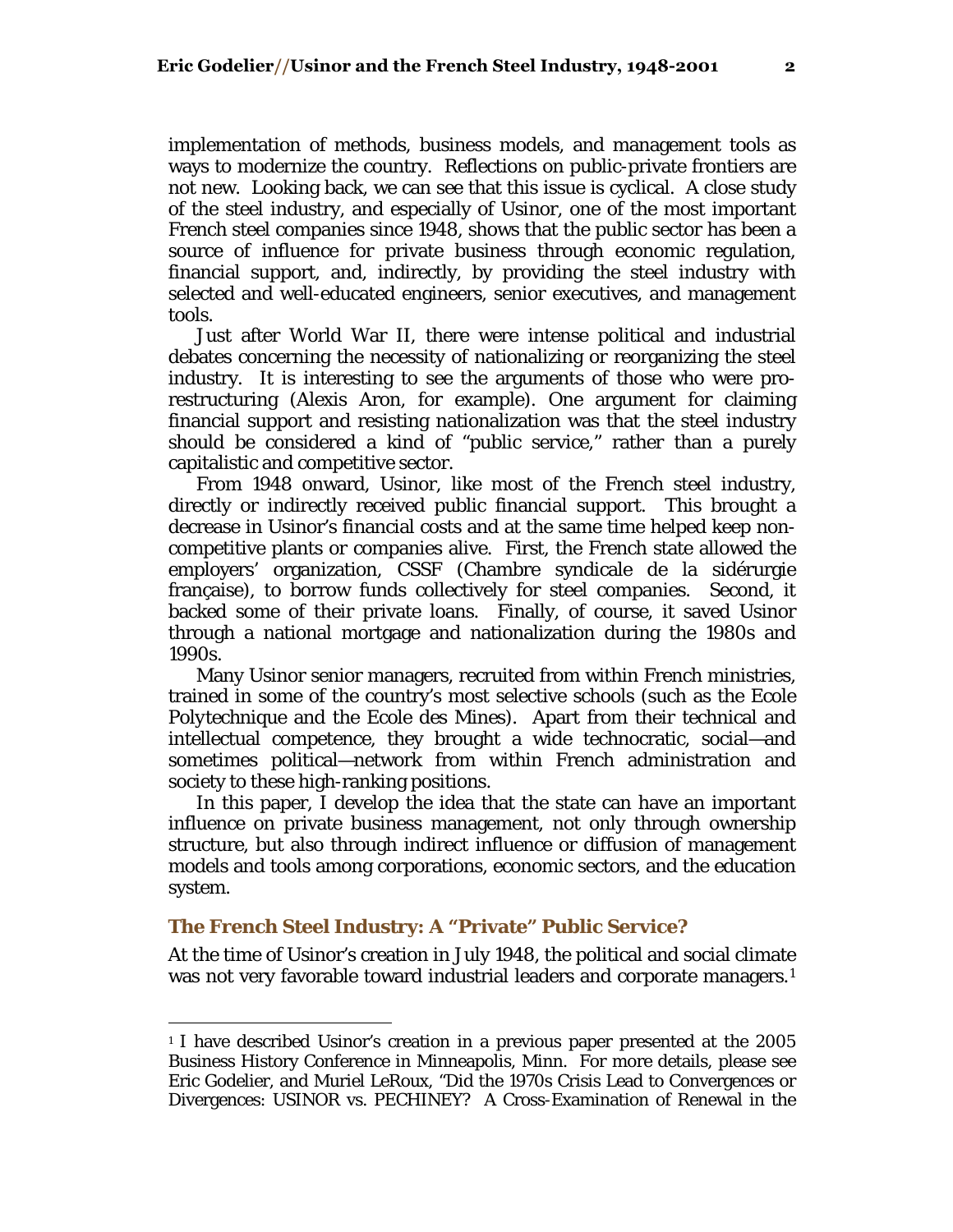In the public's opinion, both groups were "bad" French people who were lacking in patriotism, having collaborated with the Germans during World War  $II.^2$  $II.^2$  This critical evaluation came not only from the left-wing parties and Socialist trade unions, but also from conservative parties such as the Christian Democrats (making it more painful for those being criticized), as well as the Gaullists. One of the best examples of this climate is General Charles de Gaulle's acid welcome to a delegation of employers. On October 4, 1944, a delegation of industrial "Very Important Persons," who hoped that de Gaulle would support their denial of these false accusations, heard the leader of the French Resistance pronounce them guilty: "I have not seen many of you with me in London. . . . And you are not in jail."<sup>[3](#page-2-1)</sup> At that time, French economic leaders were generally seen as Malthusianist, fearing innovation and risk, and therefore responsible for the decline of France. To regain a better image, the name of the employers' organization, CGPF (Confédération générale de la production française), was changed to CNPF (Conseil national du patronat français).[4](#page-2-2) Public authorities and some of the most progressive business leaders initiated this evolution.

From the very beginning, steel industrialists such as Pierre Ricard (who was previously in charge of the organization of Vichy's casting industry) also played an important role. Ricard was educated at the Polytechnique and joined the steel industry in 1938. After World War II, he was elected president of the steel industry employers' organization, the Comité des forges.[5](#page-2-3) As an entrepreneur, he was a manager rather than an owner of capital. From that point on, steel employers would play a preeminent role in the new CNPF. Through their own organization, the Union des Industries Métallurgiques et Minières (UIMM), they were (and are) one of the two most important branches.<sup>[6](#page-2-4)</sup> Therefore, they were able to influence (and even define) the CNPF's strategy, through social relationships and negotiations with trade unions. Nevertheless, the political and social climate was not very good for the steel industry.

French capitalists were accused not only of collaboration with the enemy, but also of economic and technological Malthusianism. To break with the past, the time had come to modernize the structures of the French

 $\overline{a}$ 

<span id="page-2-2"></span>4 The CGPF was created in 1919 by 21 industrial federations and 1,200 employers' associations.

<span id="page-2-3"></span>5 In 1952, the name became Chambre syndicale de la sidérurgie française (CSSF).

<span id="page-2-4"></span>6 The Union des Industries Métallurgiques et Minières includes all mining, automobile, steel, and metallurgical corporations.

Steel and Aluminium Industrie," [http://www.thebhc.org/publications/BEH](http://www.thebhc.org/publications/BEHonline/2005/lerouxandgodelier.pdf)  [online/2005/lerouxandgodelier.pdf.](http://www.thebhc.org/publications/BEHonline/2005/lerouxandgodelier.pdf) 2 Interview of François Ceyrac, former president of CNPF, in Henri Weber, *Le parti* 

<span id="page-2-0"></span>*des patrons: Le CNPF, 1946-1990* (Paris, 1991), 83.

<span id="page-2-1"></span><sup>3</sup> Henry W. Ehrmann, *La politique du patronat français, 1936-1955* (Paris, 1959), 99. J.-N. Jeanneney felt that this sentence had probably been misquoted. Nevertheless, he agreed that the atmosphere of the meeting had been very cold and tense.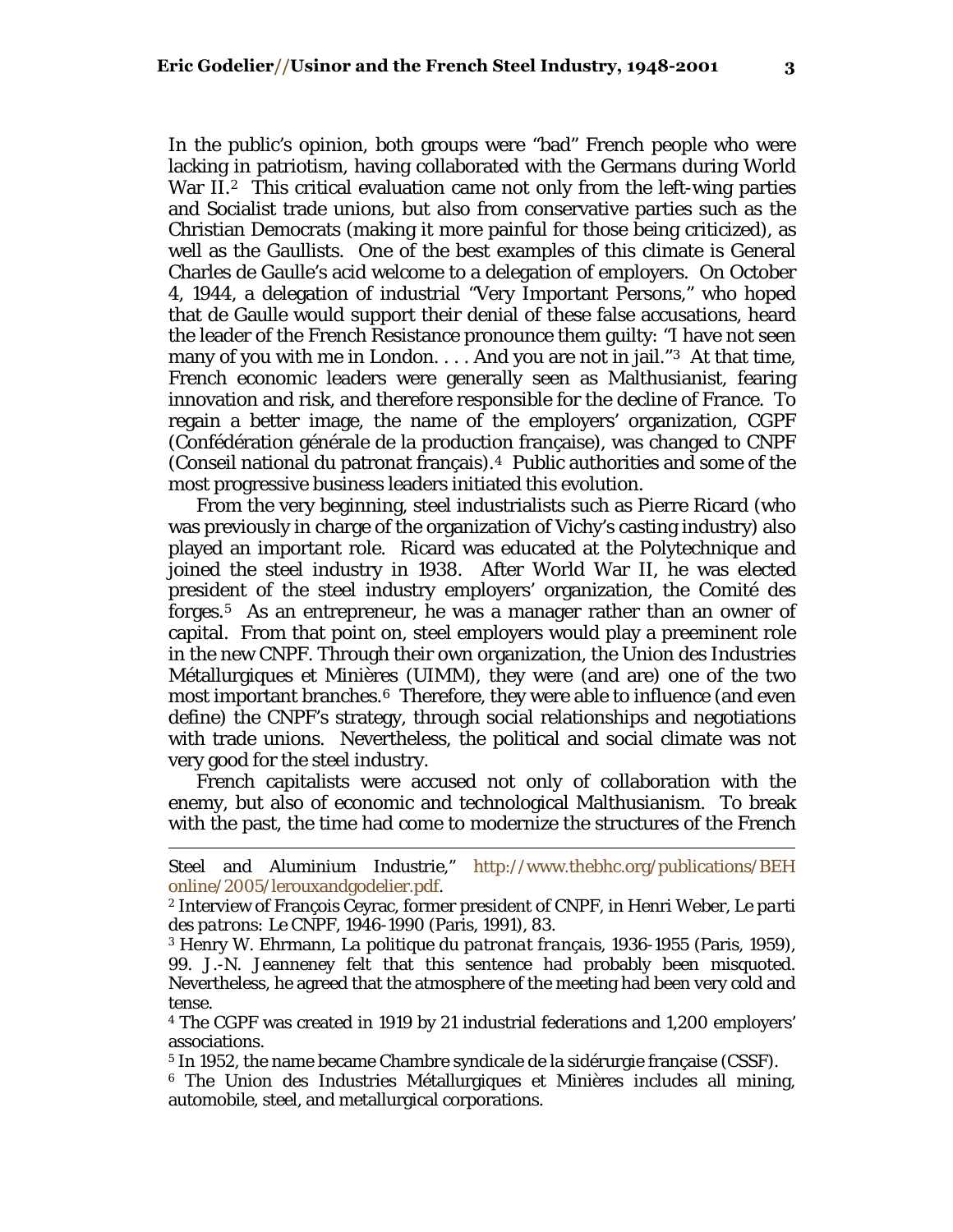economy and develop the welfare state. New capitalist leaders were not only promoted from within the national employers' association, CNPF, but also, like Pierre Lefaucheux, in new nationalized corporations such as Renault.[7](#page-3-0) The "Productivity Missions" facilitated the importation of many ideas from the United States.<sup>[8](#page-3-1)</sup> Keynesianism took the lead in politics and economics. How did these changes affect the steel industry and Usinor?

After 1944, there were several proposals to nationalize the steel companies and the coal mines. Although the coal industry was nationalized, things evolved quite differently for the steel sector, where there were influential high-ranking civil servants in the Ministry of Industrial Production. Between 1945 and 1949, Albert Bureau, chief of the ministry's steel branch, wrote several texts organizing a nationalization process.[9](#page-3-2) Among political forces, only the Communist Party strongly supported the idea. Twice, on February 28, 1945, and September 5, 1945, it submitted a nationalization law, and twice it was rejected. Even the Confédération Générale du Travail (CGT), which usually supported nationalization as a means to industrial recovery, did not want a complete change of ownership for steel corporations.[10](#page-3-3) It preferred a partial nationalization in order to reduce costs.[11](#page-3-4)

We can explain this strange situation by pointing to the widespread debates that occurred during this period between pro-Communist tendencies and the minority reformist group that criticized state control in France. Tensions were so high that the organization soon split, and in 1948 the minority created a new trade union, the CGT-Force ouvrière. Meanwhile, the orthodox CGT began to work more systematically, side by side with the Communist Party, for the nationalization of the steel industry. In May 1947, the Communist ministers left the government, abandoning the nationalization projects. Nevertheless, the heated debates had indirect consequences.

First, the debates about ownership rapidly expanded to include restructuring steel plants and corporations. In this industry, branch

<span id="page-3-0"></span><sup>7</sup> Cyrille Sardais, "Leadership et création d'institution: Les actions, intentions et perceptions d'un dirigeant: Pierre Lefaucheux, PDG de la Régie Renault" (Ph.D. diss., HEC management school, 2005). PDG means president of the board and CEO.

<span id="page-3-1"></span><sup>8</sup> Dominique Barjot, ed., *Catching up With America: Productivity Missions and the Diffusion of American Economic and Technological Influence after the Second World War* (Paris, 2002).

<span id="page-3-2"></span><sup>9</sup> Philippe Mioche, "La sidérurgie et l'État en France des années quarante aux années soixante" (Ph.D. diss., Université Paris IV, 1992), 340, 565-70.

<span id="page-3-3"></span><sup>10</sup> Confédération Générale du Travail is a trade union very close to the French Communist Party. At that time, it was the most important national workers' association; see René Mouriaux, *Le syndicalisme en France depuis 1945* (Paris, 1994).

<span id="page-3-4"></span><sup>11</sup> Claire Andrieu et al. eds., *Les nationalisations de la Libération* (Paris, 1987), 262, 264.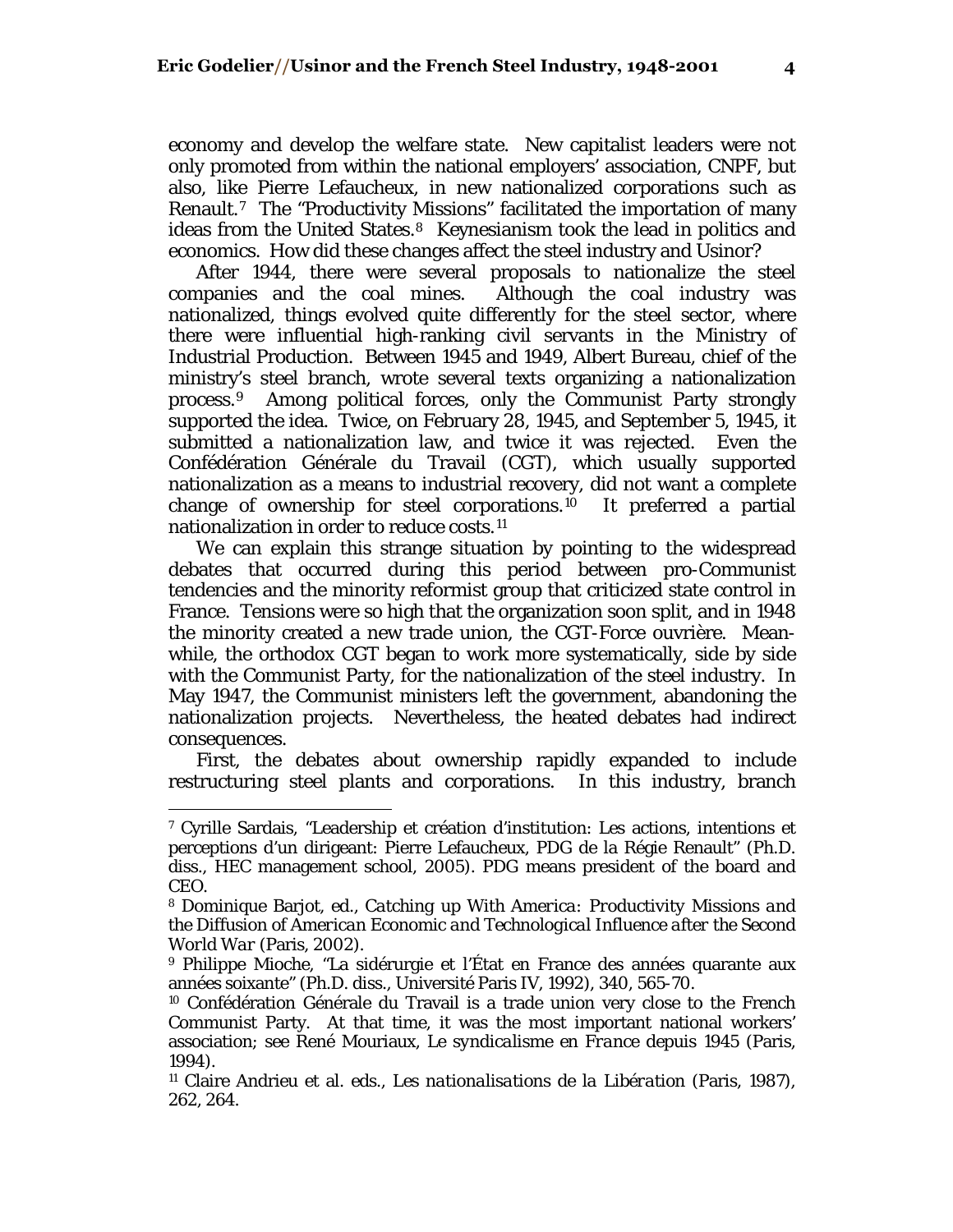concentration appeared to be a prior condition for possible nationalization. Some steel industry leaders proposed modernization of plant installations in exchange for a withdrawal of all nationalization projects. They developed a very interesting argument, which portrayed steel as a unique, vital part of France. They supported the idea that steel was an industry that was more like a public service than a business regulated by capitalistic rules. Therefore, from their point of view, special criteria should be used to evaluate and manage steel corporations, closer to those implemented in national strategic sectors such as the military industry and set apart from normal private companies. This was a good example of what we could call the national myth of steel and iron.[12](#page-4-0) In fact, from World War II onward, the steel industry's symbolic importance far exceeded its real economic weight. At that time, it represented only 6 percent of the Gross National Product (GNP) and employed 130,000 workers, whereas the mechanical industry investments were 25 percent of the GNP and 1.3 million workers.[13](#page-4-1)

The threat of nationalization had a second indirect consequence. The leaders of the steel industry used it as a cornerstone in bargaining for public financial support to speed up reorganization.<sup>[14](#page-4-2)</sup> For some of them, this was simply a ploy. Others, such as Alexis Aron, clearly supported reorganization. He chaired the board of one of Usinor's mother companies: the Forges et Aciéries du Nord et de l'Est. From 1944 on, he anticipated that France would have one or two continuous rolling mills. Before the end of World War II, he prepared a three-point framework: plant rationalization, specialization, and product standardization. His plan presupposed a geographical reorganization of all steel corporations, at the end of which only three large "united steel corporations" would have remained. In a way, we can see that Usinor is a perfect example of what Aron's rationalization plan could have produced. Aron obviously had an influence on Jean Monnet's modernization commission, partly because Aron was one of its members, but also because Usinor had two other representatives: Maurice Borgeaud and René Damien.[15](#page-4-3)

It is important to consider Monnet's plan for the steel industry. In 1946, Jean Monnet underlined the industry's low productivity: 53 tons of raw iron per hour in France and 90 in Germany, and the latter figure was for 1937. The first commission for the modernization of the steel industry was created on March 9, 1946. Its aim was to find the means for the industry to reach the production goals fixed by the national five-year plan: 6 million tons per year in 1947, 10 in 1950, 12 in 1952, and 15 by the end of the fifth year. To fulfill this plan, investment in several well-equipped U.S. plants was suggested. All should have a capacity of a million tons per year, considered

<span id="page-4-0"></span><sup>12</sup> Jean G. Padioleau, *Quand la France s'enferre* (Paris, 1981).

<span id="page-4-1"></span><sup>&</sup>lt;sup>13</sup> Matthias Kipping, "L'amélioration de la compétitivité de l'industrie française et les origines du Plan Schuman" (M.A. thesis, EHESS, 1992), 109.

<span id="page-4-2"></span><sup>&</sup>lt;sup>14</sup> Mioche, "La sidérurgie et l<sup>'</sup> État," 569.

<span id="page-4-3"></span><sup>15</sup> Both of them were appointed CEO: Damien in 1956, and Borgeaud in 1966.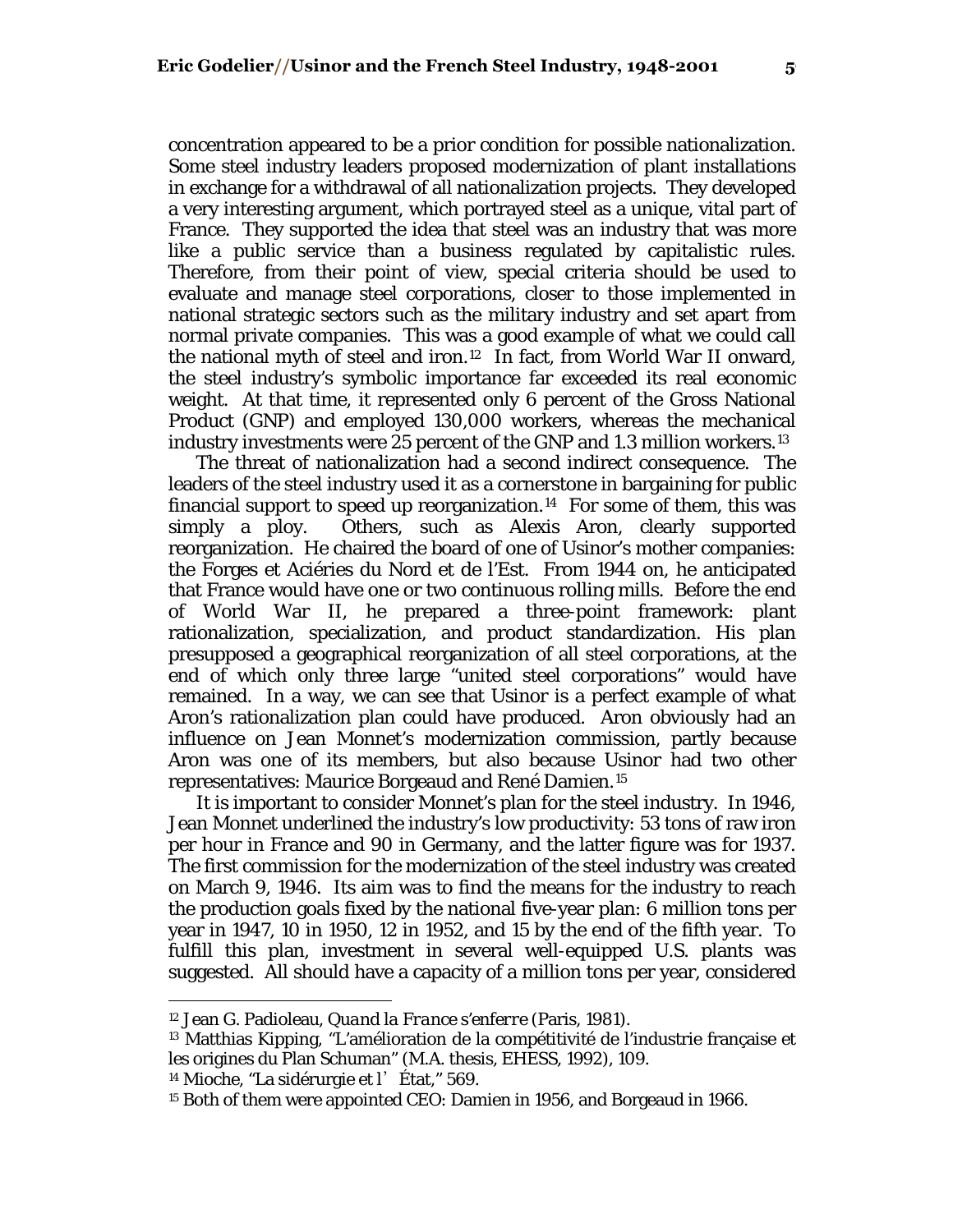optimum at that time. By this logic, in 1952, France should have had only twelve specialized plants left. Yet the industry's leaders, and especially the steel industrialists' federation, the Chambre syndicale de la sidérurgie française (CSSF), criticized this ambitious project, and it was quickly withdrawn. A short time later, the CSSF took control of the restructuring plan and moved to a smoother path with three steps: first, setting up modern production facilities; second, production specialization; and third, consolidating firms or equipment. In fact, most of these steps were never implemented, which delayed the closure of the oldest plants and postponed the modernization of social relationships within the steel industry.

Usinor vice-president René Damien criticized the CSSF method, believing it ignored the core issues. In contrast, he accepted that, under CSSF control, steel corporations must sign agreements and sometimes enter into programs for rationalization and modernization of technical equipment and fabrication.[16](#page-5-0) This was a complete change of strategy in comparison with the cartelistic view supported by some, such as François de Wendel from a Lorraine steel family and the capitalist leader of the de Wendel group.[17](#page-5-1) Implementing Damien's analysis, Usinor invested in a 0.7 millionton U.S. rolling mill. Damien also requested support from the newly created Monnet commission, which, once granted, allowed Usinor to receive funds under the Marshall Plan. Many others would follow the path of this first public guarantee.

### **Money for Nothing: How to Share Risks and Financial Costs with the French State and the Public**

Usinor's continuous rolling mill project was ready on February 20, 1946, even before the official creation of the Monnet commission for modernization on March 9. Roger Martin evaluated the project, and it was accepted.[18](#page-5-2) This recognition publicly guaranteed the project and allowed it to file a claim for Marshall funds. Help from the Marshall Plan obviously facilitated the creation of Usinor:

There was a heaven-sent opportunity to catch and we feared that there wouldn't be enough money for everybody. R. Damien<sup>[19](#page-5-3)</sup>, very cleared-minded and dynamic, felt that if he didn't launch the project as soon as possible, there was a possibility of being passed over. He believed there was a risk. In fact, there was no such risk, since even our competitor Sollac had its own project; it would take almost 15 years for the Lorraine companies to come to a real agreement. The wide strip mill was ordered, paid for with Marshall francs and paid

<span id="page-5-0"></span><sup>16</sup> Mioche, "La sidérurgie et l'État," 594-97.

<span id="page-5-1"></span><sup>17</sup> Denis Woronoff, *François de Wendel* (Paris, 2001).

<span id="page-5-2"></span><sup>18</sup> He was appointed senior CEO of Saint-Gobain.

<span id="page-5-3"></span><sup>19</sup> René Damien was trained at the Ecole Polytechnique. In 1948, he ranked second in Usinor's top management hierarchy.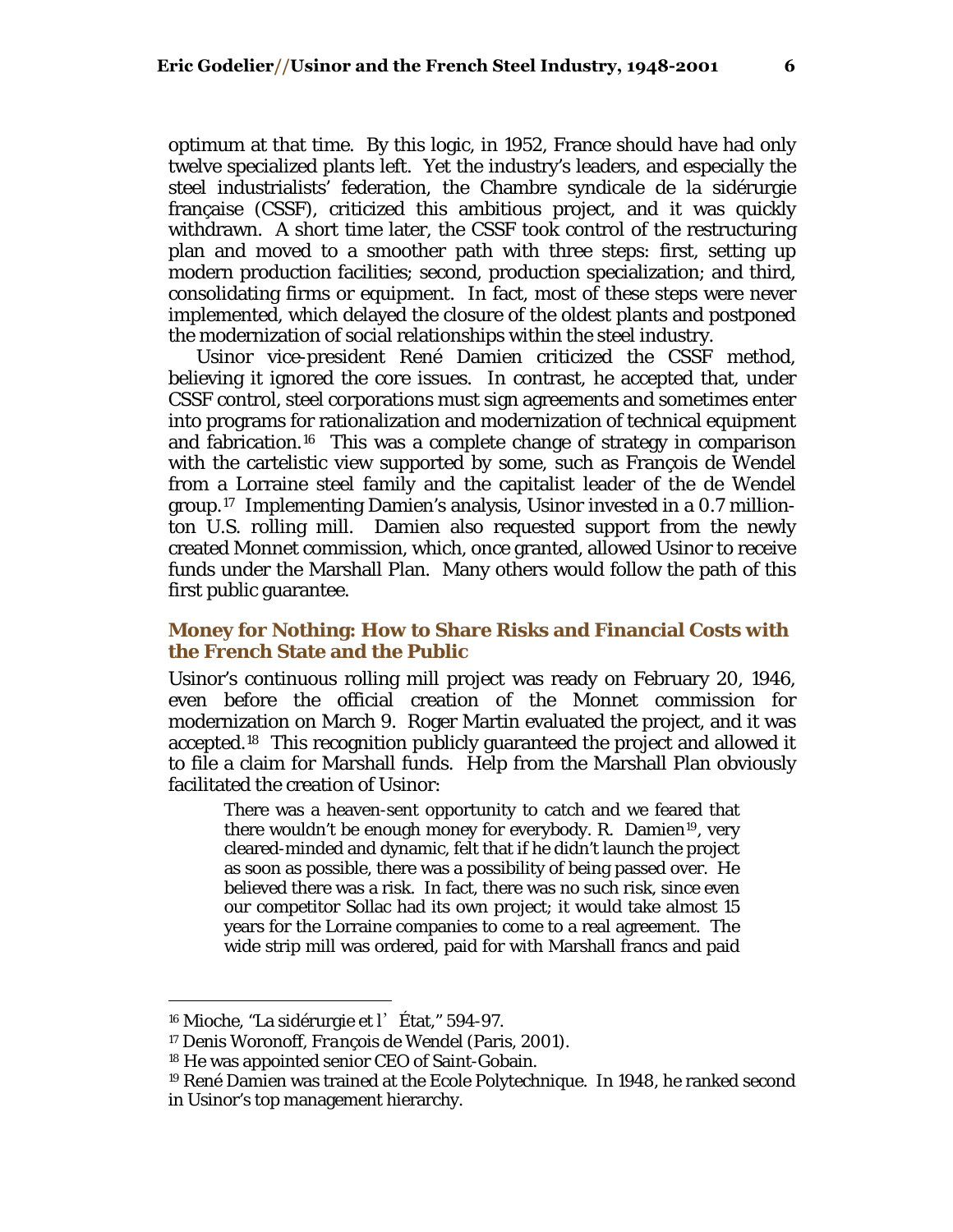back with "monkey-money" because inflation started to accelerate. On a financial basis, this operation was a master stroke.[20](#page-6-0)

Like that of most of the steel companies, the financial strategy of Usinor from its very beginnings was to use public support directly or indirectly to fulfill its needs for cash or investments. Was Usinor's financial history unique? What was the steel industry's situation in the late 1940s and later?

Philippe Mioche and Jacques Roux have described the close relationship between this branch and different kinds of public financing, directly using public entities such as the Fonds de modernisation et d'équipement (FME), or indirectly through loans to corporations.[21](#page-6-1) From 1945 to 1970, the French steel industry spent 30.45 billion francs (in 1970 value). Investment in new plant installations accounted for 75 percent of this amount. Half of these resources came from corporations (44 percent from their profits and 6 percent from capital increase), the other half from debts: around 4 percent in very expensive medium-term bank credits, 20 percent in public guaranteed bonds through the Groupement des industries sidérurgiques (GIS), and 26 percent in long-term public credits. [22](#page-6-2)

During the next twenty-five years, things evolved. From 1945 to 1948, steel companies had huge cash problems. A public organization—the Caisse nationale des marchés de l'État-provided some assistance.<sup>[23](#page-6-3)</sup> Market prices were frozen and the state allowed a specific compensation subsidy. At that

<span id="page-6-0"></span><sup>20</sup> Paul Aussure, interview with author, 21 Oct. 1992; Aussure was former general manager of Usinor.

<span id="page-6-1"></span> $21$  The modernization and equipment fund. This organization was the Ministry of Finance's responsibility. It was in charge of distributing U.S. Marshall funds. Representatives from the French Department of Industry and from the Commissariat général au Plan (the public body which coordinated the five-year plan) evaluated corporate requests for financial support. In 1953, it was replaced by the Fonds d'expansion économique and in 1955 by the Fonds de développement économique et social (FDES). Both were state bodies of the French Treasury. Philippe Mioche and Jacques Roux, *Henri Malcor: Un héritier des maîtres de forges* (Paris, 1988), 276 (all dates and figures except for those on Usinor are taken from their book).

<span id="page-6-2"></span><sup>22</sup> Le Groupement des industries sidérurgiques was an association created in 1947 after difficult negotiations with the Ministry of Industrial Production. It was a collective borrower for steel corporations on the bond market. The French state feared that the low rates could benefit unprofitable plants or companies, and artificially keep them alive. On the contrary, the state tried to select the most competitive projects to improve the steel corporations' performance. The GIS began to play an important role after 1953 and the end of U.S. funding. After 1955, through systematic rate allowances based on the differences between market rates and lower public bond rates, the French state decreased the real financial costs of bond borrowing. In a way, one can conclude, "private debts were nationalized step by step"; see Mioche and Roux, *Henri Malcor: Un héritier des maîtres de forges*, 279.

<span id="page-6-3"></span><sup>23</sup> Created in July 1935 to back private companies or local public organizations while they were doing business with the French state.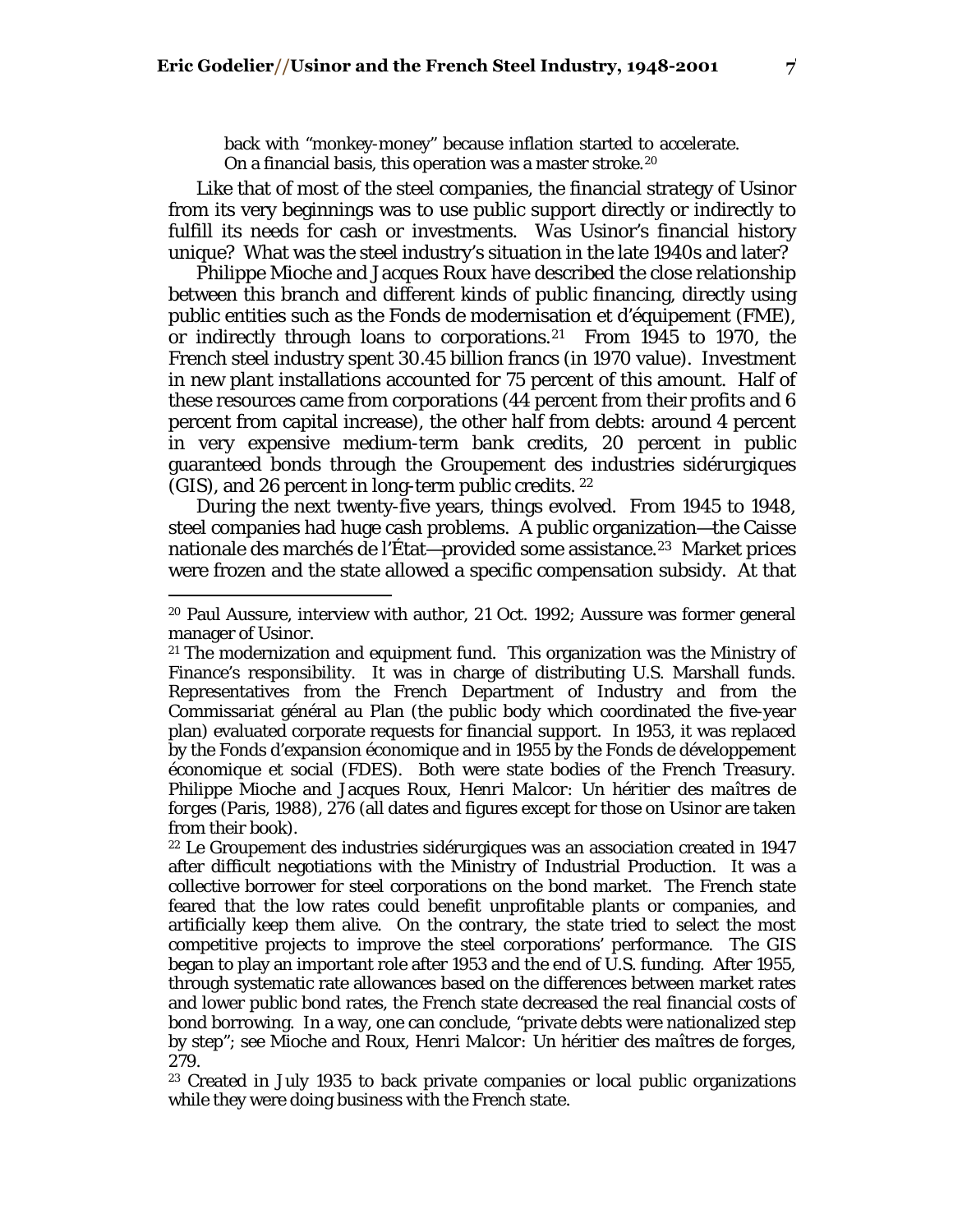time, they did not propose long-term public financial support of the steel industry. Because of the enormous cost of the rolling mills of Denain (in the north of France) and Montataire (60 kms from Paris), Usinor's costs were very great, around 23 billion francs.<sup>[24](#page-7-0)</sup> Backed by the FME and helped by its two mother companies—Forges et Aciéries du Nord et de l'Est de la France and Forges et aciéries de Denain et Anzin—it borrowed 22 billion francs, mostly from the Crédit National.

From 1949 to 1954, public funding comprised 40 percent of the steel industry's resources. Until 1952, Usinor's financing was through Marshall funds and the FME. It received \$6.1 million between 1949 and 1950. In 1951, the FME converted the \$6.1 million debt into francs at a very attractive rate. Finally, the 1948 devaluation of the franc lowered Usinor's debt to 900 million French francs (FF).<sup>[25](#page-7-1)</sup>

From 1955 to 1965, public financial support provided less than 10 percent of the steel industry's resources, using mainly previous loans' rate allowances. In 1965, the loans exceeded 60 percent of the branch expenditure. The 1966 public plan for the steel industry forecast 2.7 billion francs in support to help the reorganization of corporations and new investments. Thus, we could conclude that in the early 1970s, funding for the steel industry was as much as for all state-owned companies and much more than that for any other private industrial branch.<sup>[26](#page-7-2)</sup> During this tenyear period, Dunkirk (in the north of France) was an exceptional project. Usinor decided in 1956 to build a completely new seashore plant at Dunkirk with three other corporations.<sup>[27](#page-7-3)</sup> The estimated cost was enormous but, thanks to its remarkable results, bearable. Soon, the company changed the project from a heavy sheet metal plant to a continuous rolling mill installation and, in the process, bought back its two partners' shares. In 1959, René Damien estimated the investment would be around 60 billion FF.[28](#page-7-4) Despite its financially favorable situation, Usinor tried to obtain public support. During the general annual meeting on May 16, the top managers stated, "It is clearly obvious that this realization can be considered only if we are sure that this plant will not be launched by the public authorities in a weakened situation in comparison with similar plants in Germany, Holland or Italy."<sup>[29](#page-7-5)</sup> In 1958, the FDES<sup>[30](#page-7-6)</sup> refused to finance the

<span id="page-7-6"></span><span id="page-7-0"></span><sup>24</sup> A 1945 value of \$23 million; Eric Godelier, *Usinor-Arcelor: du local au global* (Paris, 2006), 60.

<span id="page-7-1"></span><sup>25</sup> Mioche, "La sidérurgie et l'État," 619.

<span id="page-7-2"></span><sup>26</sup> Mioche and Roux, *Henri Malcor: Un héritier des maîtres de forges*, 277.

<span id="page-7-3"></span><sup>27</sup> A new corporation was created: the Société Dunkerquoise de Sidérurgie, in which Usinor had a capital share of 51%, Société des aciéries de Firminy 24%, Compagnies de Châtillon-Commentry-Neuves-Maisons, 20%, and Banque de Paris et des Pays-Bas, 5%. Usinor took over the leadership by buying all the shares in 1960.

<span id="page-7-4"></span><sup>28 600</sup> million new FF, EGM, 21 May 1959, Archives Usinor.

<span id="page-7-5"></span><sup>29</sup> AGM, 16 May 1957, Archives Usinor.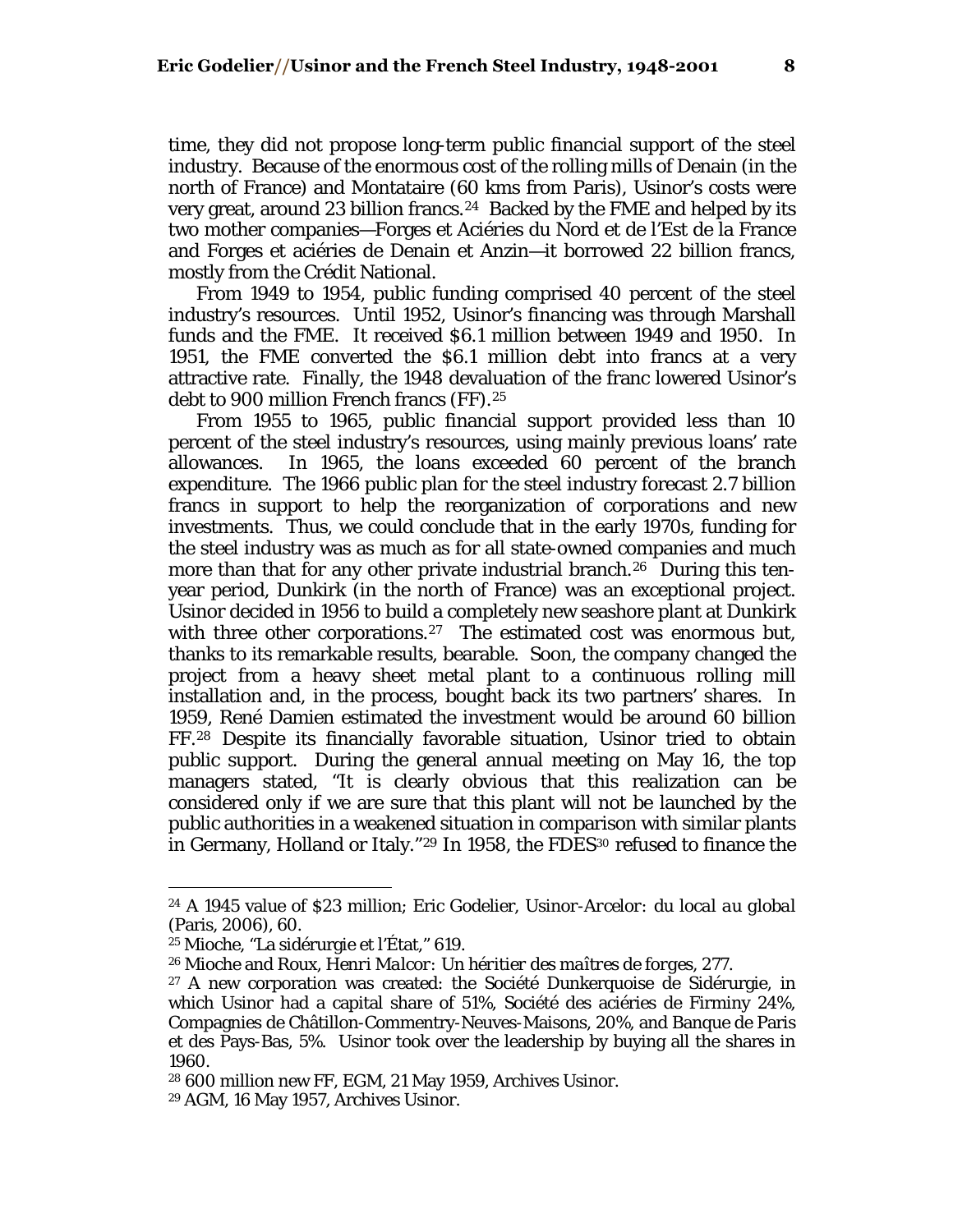construction. One year later, Valéry Giscard d'Estaing, Secretary of State for Finances, explained that: "The state could support them through a rate allowance only if the capital market was not able to finance the plant in Dunkirke."

On the other hand, the Minister of Industry strongly defended public support. In 1961, Usinor once again petitioned the FDES, which again rejected the claim; they finally accepted the claim in 1962.<sup>[31](#page-8-0)</sup> Nevertheless, Usinor had to find other resources. The company increased its capital in 1959 from 331 to 500 million FF. That was not enough. In 1956, 1957, and 1958, Usinor borrowed large amounts of money through the GIS and became its biggest user from 1956 until 1962 (the company had been in second place in 1953 and 1954).<sup>[32](#page-8-1)</sup> From 1960 to 1964, Usinor had to find 2.6 billion new FF, 1.6 billion for Dunkirk. In addition to the GIS bonds, Usinor also used public funds. At the beginning of 1961, they received 100 million FF from the European Coal and Steel Community (ECSC), in October 1960 and in 1961, two infusions of 40 million FF from the Caisse des dépôts en consignation.[33](#page-8-2) Funds from the GIS totaled 60 million FF in 1966, 100 million in 1967, and 130 million in 1968.

During the 1970s, Usinor remained very close to the public authorities, especially after the 1978 "shadow" nationalization.<sup>[34](#page-8-3)</sup> At the beginning of the 1970s, Usinor had to invest in order to increase production at Dunkirk from one to eight million tons per year. In 1972, Usinor, pushed by the French state, took a capital share in the Fos-sur-Mer seashore plant from its competitor Sollac. These events increased both financial needs and public intervention. Usinor turned to its old methods once more, borrowing 50 million FF from the GIS in 1970, 110 million in 1971, 465 in 1972, 310 in 1973, and 205 in 1974, reaching a maximum of 627 million in 1975.[35](#page-8-4)

The oil crises and a decline in the demand for steel led to a very difficult situation.[36](#page-8-5) In December 1976, the top managers recognized that they were facing a real crisis. In the early days of 1977, Usinor, with no cash left, was virtually bankrupt. For the first time in its history, Usinor faced heavy losses, and its needs were so great that it used medium-term private bank

<sup>30</sup> See note 21.

<span id="page-8-0"></span><sup>31</sup> Probably after an intervention by Albert Bureau, the head of the Steel and Iron Industries Department of the Ministry of Industry.

<span id="page-8-1"></span><sup>32</sup> The total amount from 1953 to 1962 was likely far above 400 million new FF.

<span id="page-8-2"></span><sup>&</sup>lt;sup>33</sup> At that time, the five-year plan commission used this public organization as a bank to support local installations.

<span id="page-8-3"></span><sup>34</sup> Usinor's housing policy, inherited from nineteenth-century paternalism, one example of these close relations. For Dunkirk workers, the company's top management decided to invest in new flats through a public real estate organization specializing in low-rent flats (habitations à loyers modérés). For more details, see Godelier, *Usinor-Arcelor*, 162, or Guy Groux and Catherine Lévy, *La possession ouvrière: Du taudis à la propriété (XIXe-XXe siècles)* (Paris, 1993). 35 AGM reports of 1970 to 1975, Archives Usinor.

<span id="page-8-5"></span><span id="page-8-4"></span><sup>36</sup> For more details, see Godelier and LeRoux, "Convergence or Divergence?"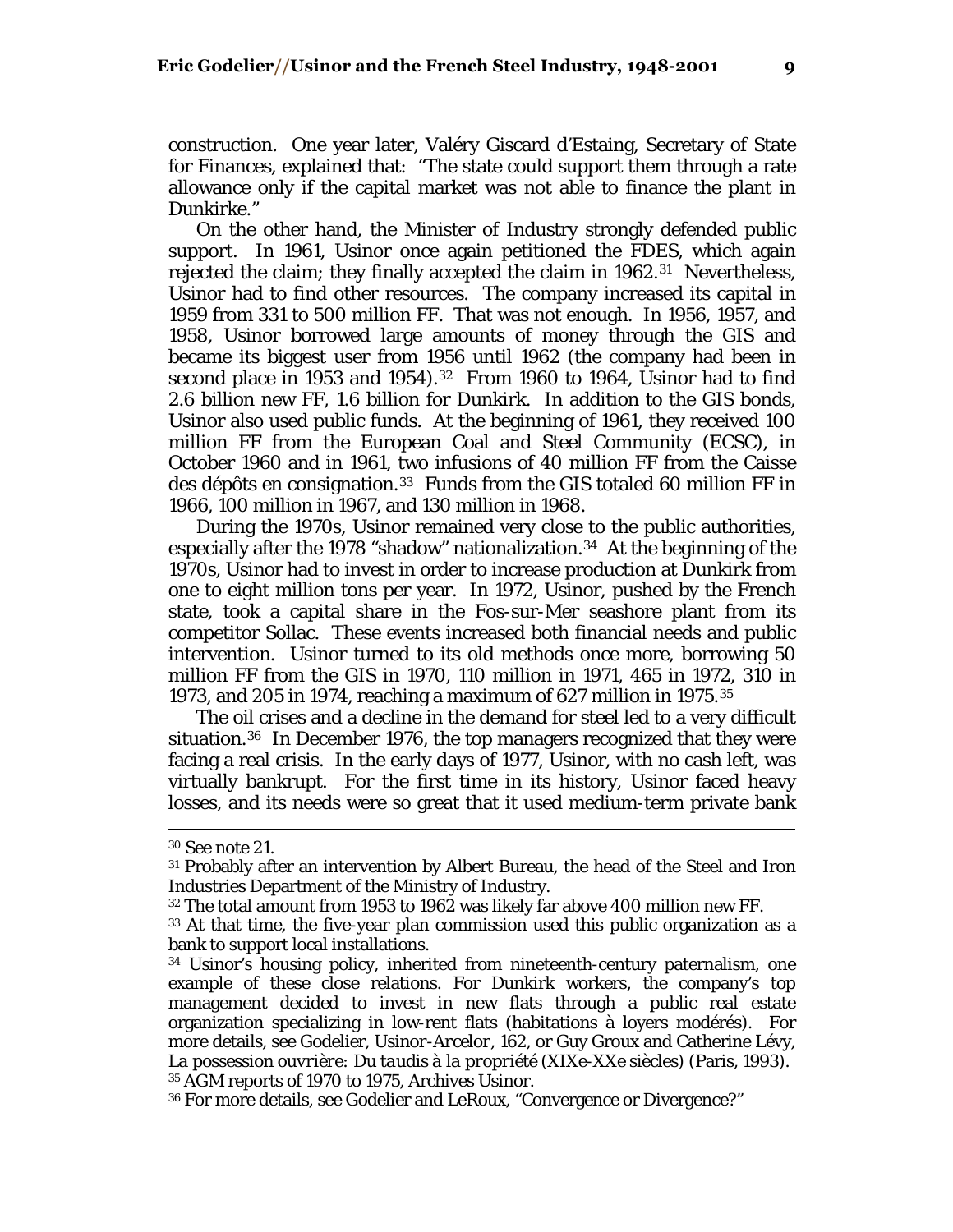loans. For the 800 million Fos-sur-Mer operation, the FDES helped Usinor with a loan of 400 million at 5 percent interest. The Crédit National, a publicly supported bank, financed the rest with another 400 million loan.

It is interesting to compare France with other European countries such as Belgium or Germany, where private banks had always had a strong role in supporting the steel industry.[37](#page-9-0) After 1972, Usinor used private banks, not only for short-term credit, but also for medium- and long-term loans. The banks also helped the company sell GIS bonds to the public. Usinor used two majors banks: the Banque Nationale de Paris (BNP) and Paribas, and two less important ones: Société Générale and Crédit Lyonnais. Nevertheless, the situation was not good. In 1976, for the first time, private banks began to raise mortgages on Usinor plants; the French state and GIS soon followed. It was a complete turnaround. In 1977 and 1978, the financial difficulties worsened; losses reached 75 percent of capital, which legally should have imposed a shutdown of Usinor. On January 9, 1978, the French state, GIS, and Usinor signed a series of agreements that allowed stretching out of payments until the end of March and April 1978 (to allow Usinor to find 30 million and 60 million FF, respectively) to reduce the cash-flow problems. In May, Usinor's top management accused the state of being responsible for Usinor's poor financial situation. Because it had strictly controlled steel prices since the 1950s, and imposed the buying of Fos-sur-Mer in the 1970s, the French state had decreased the company's profitability; therefore, it was the state's duty to help Usinor and find a solution.[38](#page-9-1) Instead, Usinor's creditors soon found a solution and the firm's top managers and shareholders were shunted aside.

In the spring of 1978, talks began among creditors. In a September 20 press conference, René Monory, Minister of Finance, and André Giraud, Minister of Industry, presented an agreement signed a few days earlier with the three remaining French steel companies: Usinor, Sacilor, and Châtillon-Neuves-Maisons. It had two objectives: to increase the shareholders' equity and to reduce financial expenses through debt transformation into a specific type of capital shares.

There were two steps involved in increasing shareholders' equity. To clear the losses, Usinor's capital was reduced, then increased, with only one new holding allowed: the société financière Usinor-Châtillon. This holding's capital was controlled by Usinor's creditors: banks (30 percent), Caisse des dépôts et consignations, (30 percent), FDES (15 percent), GIS (15 percent) and Crédit National (10 percent). Combined, they had 67 percent of Usinor's capital. Actually, this constituted shadow nationalization. One must remember that Raymond Barre's right-wing government was

<span id="page-9-0"></span><sup>37</sup> Philipp Messerlin and Christopher Saunders, "Steel: Too Much Investment Too Late," in *Europe's Industries: Public and Private Strategies for Change*, ed. Geoffrey Shephard, François Duchêne, and Christopher Saunders (London, 1983), 52-81.

<span id="page-9-1"></span><sup>38</sup> Board of Directors, 11 May 1978, Archives Usinor.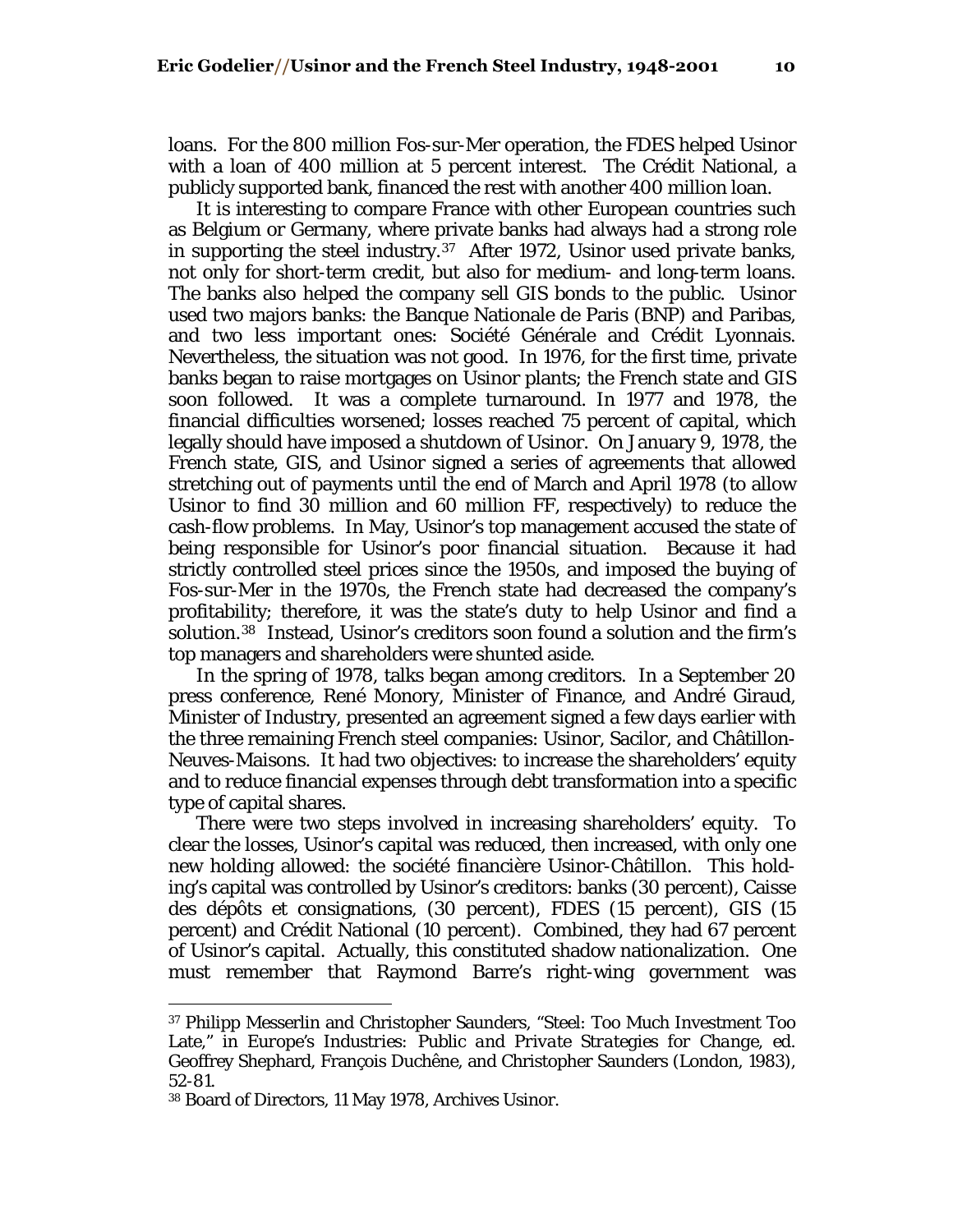anticipating a political defeat in the 1978 general elections. For François Mitterrand's Socialist program, nationalization was a key issue. Ironically, Maurice Borgeaud, Usinor's chief executive officer, made a strong statement to defend small shareholders, even though there had never been many: "I wish it were possible to find a solution that could preserve small shareholding interests in a situation where the responsibility of the public authorities is clearly engaged and where the nation has a moral debt toward its steel industry."

Reducing financial expenses involved organizing a quasi-moratorium to transform the FDES credits into long-term, very low-rate loans.[39](#page-10-0) These credits represented 20 percent of Usinor's debts. The public entity, the Caisse d'amortissement pour l'acier (CAPA), managed GIS and Crédit National debts. GIS loans represented 36 percent of Usinor's debts. The French Treasury supported CAPA and paid 2-3 billion FF for Usinor's cash annually to preserve the French bond market's equilibrium. Usinor's new capital led to a change in the company's top management. On December 1, 1978, Claude Etchegaray was appointed CEO through the support of the bank Paribas. With the official nationalization of Usinor in 1982, after Mitterrand's election as president, Raymond Lévy replaced Etchegaray.[40](#page-10-1)

This plan had industrial as well as financial impact. Several plants (for example, Thionville and Valenciennes) were supposed to close as soon as possible. Facing growing social pressure and fearing the loss of the forthcoming 1978 general elections, the government, with the employers' federation UIMM and the trade unions, organized a general early retirement and transfer scheme, the Convention générale de protection de la sidérurgie (CGPS). Workers aged at least 56 could retire with 95 or 100 percent of their wages, and workers moving from closed factories or workshops were to replace them.<sup>[41](#page-10-2)</sup> By the end of 1977, 4,500 workers had benefited from the CGPS. Between April and December 1979, the Usinor work force dropped from 45,000 to 40,200. Violent public reaction to these staff reductions led to extending the CGPS until 1991 to smooth the plant closures in Denain and Longwy.

The French government financed this social scheme, and estimates show that each early-retired worker during this period cost between 100,000 and 120,000 francs.[42](#page-10-3) How did the financial relationship between Usinor and the French state evolve between 1980 and 2000?

<span id="page-10-0"></span><sup>39</sup> PACS (prêts à caractéristiques spéciales) with a rate of 0.1% per year for five years and 1% after that, based on Usinor's results.

<span id="page-10-2"></span><span id="page-10-1"></span><sup>40</sup> Godelier, *Usinor-Arcelor*, 377.

<sup>41</sup> The left-wing government reduced the official retirement age in France from 65 to 60 by 1982. The age requirement for the CGPS was lowered to 50.

<span id="page-10-3"></span><sup>42</sup> Around 120,000 employees and workers left the steel industry after 1974. The overall cost of this early retirement scheme to the public treasury can be valued at between 12 and 14 billion FF.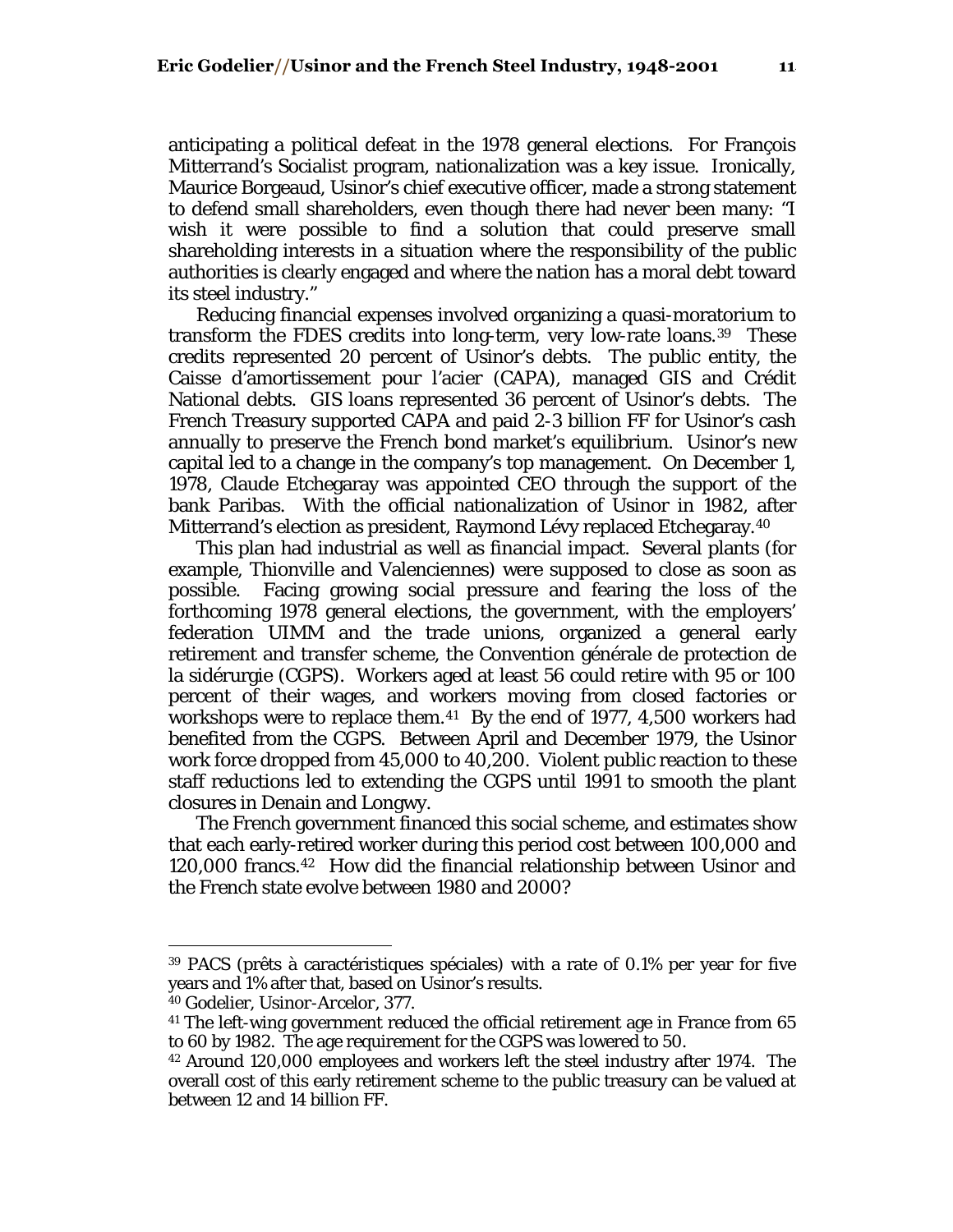In 1986, Usinor merged with its old competitor Sacilor, and Francis Mer was appointed as CEO. Even then, the company's situation was rather fragile. It was not until 1988 that Usinor-Sacilor earned its first profits since the 1974 oil crisis. Nevertheless, from 1991 to 1994, the group again faced heavy losses and growing debt.<sup>[43](#page-11-0)</sup> The new European Community rules prevented intervention by the French state, but public authorities found an indirect way to help Usinor-Sacilor. In 1991, a public bank, the Crédit Lyonnais, took a 20 percent share of Usinor-Sacilor's capital. The company also started to sell businesses that were not directly involved in the high value-added production of flat products. These operations brought some cash flow, but a change of political majority led to a new series of privatizations.

Did that mean that the close relationship with the French state was definitively broken? Not really. In May 1995, with Usinor-Sacilor's value estimated at 15.7 billion FF, the company was privatized. It is interesting to note that only 77 percent of the company's capital was sold, and that 55 percent of those shares were reserved for institutional investors, most of them with public status. Usinor-Sacilor changed its name to Usinor. Once again, the French state was not far away. Perhaps this long, close relationship can be explained by the fact that, since World War II, almost all of Usinor's top managers were trained as civil servants (at the Ecole Polytechnique, for example).

#### **From State to Steel: The Demography, Education, and Management Models of Usinor's Top Managers**

One of the sources of inspiration for the behavior and models of Usinor's senior managers was, most certainly, the French state. The first path of influence had a demographic element, for almost all Usinor's CEOs from 1948 to 2000 had been educated at the Ecole Polytechnique. The second path of influence was the choice of management tools.

The first step in a precise demographic study must be an attempt to clarify the definition of management leaders or top managers. From its very beginning, Usinor's headquarters was rather small. It was not until the late 1970s that the number of general managers climbed from 80 to 450.[44](#page-11-1) From a Chandlerian point of view, Usinor's case seems strange. The increase in the company's size should have led to a dramatic change in the number and type of top managers, the creation of a multi-product structure, and a more centralized and rationalized organization. With technological complexity, family control of capital and management was supposed to

<span id="page-11-0"></span><sup>43</sup> From 20.8 billion FF in 1989, the debt climbed to 27.8 billion, essentially because of difficulties with long product subsidiaries.

<span id="page-11-1"></span><sup>44</sup> Godelier, *Usinor-Arcelor*, 406. Some sources say that only 45 people were really working in Usinor headquarters; ibid., 255. During the same period, the number of staff climbed from 15,000 to approximately 39,000.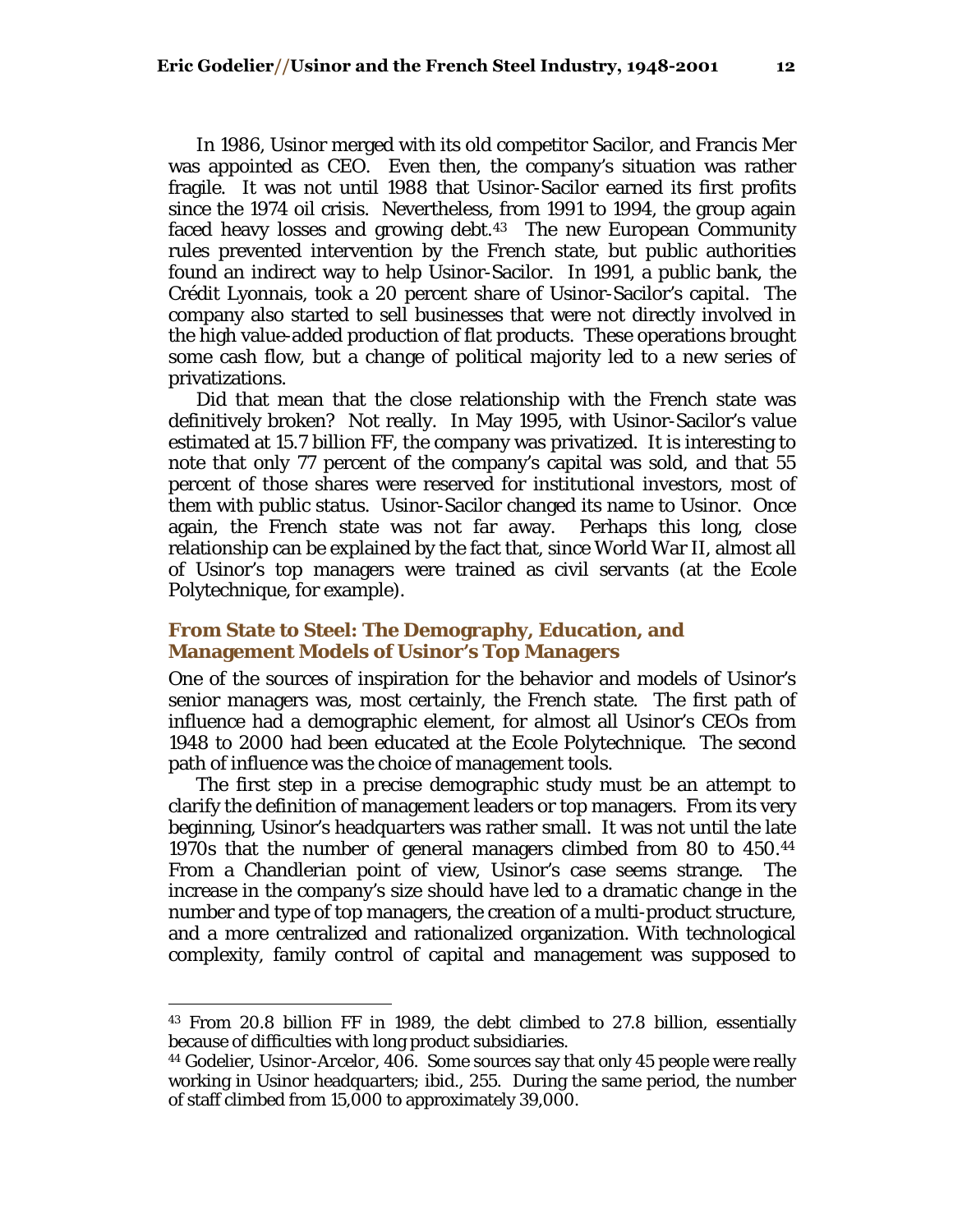become less prominent, to be replaced by public ownership and technocratic management.[45](#page-12-0)

Here we can see Alfred Chandler's approach to corporate change as a very Hegelian explanation of historical moves toward modernity and progress. This common interpretation of Chandler's model is widespread, even if it is partially incorrect.[46](#page-12-1) We can view the appointment of new corporate elites as a definitive step out of the past and into the future, from closure to openness, from local to national or global, from tradition to modernity, from conservatism to progress and innovation.<sup>[47](#page-12-2)</sup> Nevertheless, this model is not a practical tool for understanding the history of Usinor's ownership and top management.

On the one hand, "modern" managers trained and influenced by the French state clearly inspired the company's strategy and management. On the other hand, the heirs of the traditional steel families were never far away, and from time to time they gained new seats on Usinor's board of directors in the wake of mergers and acquisitions. Who then were the company's real leaders?

Before attempting to answer this question, it is important to define the categories of actors involved in strategic management. Who really were Usinor's top executives and business leaders? This is not a simple matter to resolve.[48](#page-12-3) Should corporate historians focus on official status without trying to evaluate the officeholder's real power? Although understanding the power dynamics may be easy to do for CEOs, what about those in other roles, such as senior executives and engineers? Should we assume that members of Usinor's board of directors were as powerful as its senior executives? Here, official status and linear responsibility are not sufficient to answer the question fully. It is important to study the social and family origins, the education, training, and the cultural references of these "other" leaders. This will help to determine commonalities and differences among top executives, shareholders, and stakeholders. Obviously, in doing this, there is a risk of pushing past, even dissolving, the limits of the common definition of top managers. Despite the vastness of the subject, a brief theoretical debate is necessary to understand Usinor's senior executive history.

<span id="page-12-0"></span><sup>45</sup> Alfred D. Chandler, Jr., *Strategy and Structure: Chapters in the History of the Industrial Entreprise* (Cambridge, Mass., 1962).

<span id="page-12-1"></span><sup>46</sup> One can see Chandler's evolution in two of his most famous books: *The Visible Hand: The Managerial Revolution in American Business* (Cambridge, Mass., 1977), and *Scale and Scope: The Dynamics of Industrial Capitalism* (Cambridge, Mass., 1990).

<span id="page-12-2"></span><sup>47</sup> Pierre Bourdieu, *La noblesse d'État: Grandes écoles et esprit de corps* (Paris, 1989), 458.

<span id="page-12-3"></span><sup>48</sup> Nicole Delefortrie-Soubeyroux, *Les dirigeants de l'industrie française* (Paris, 1956), 1-5.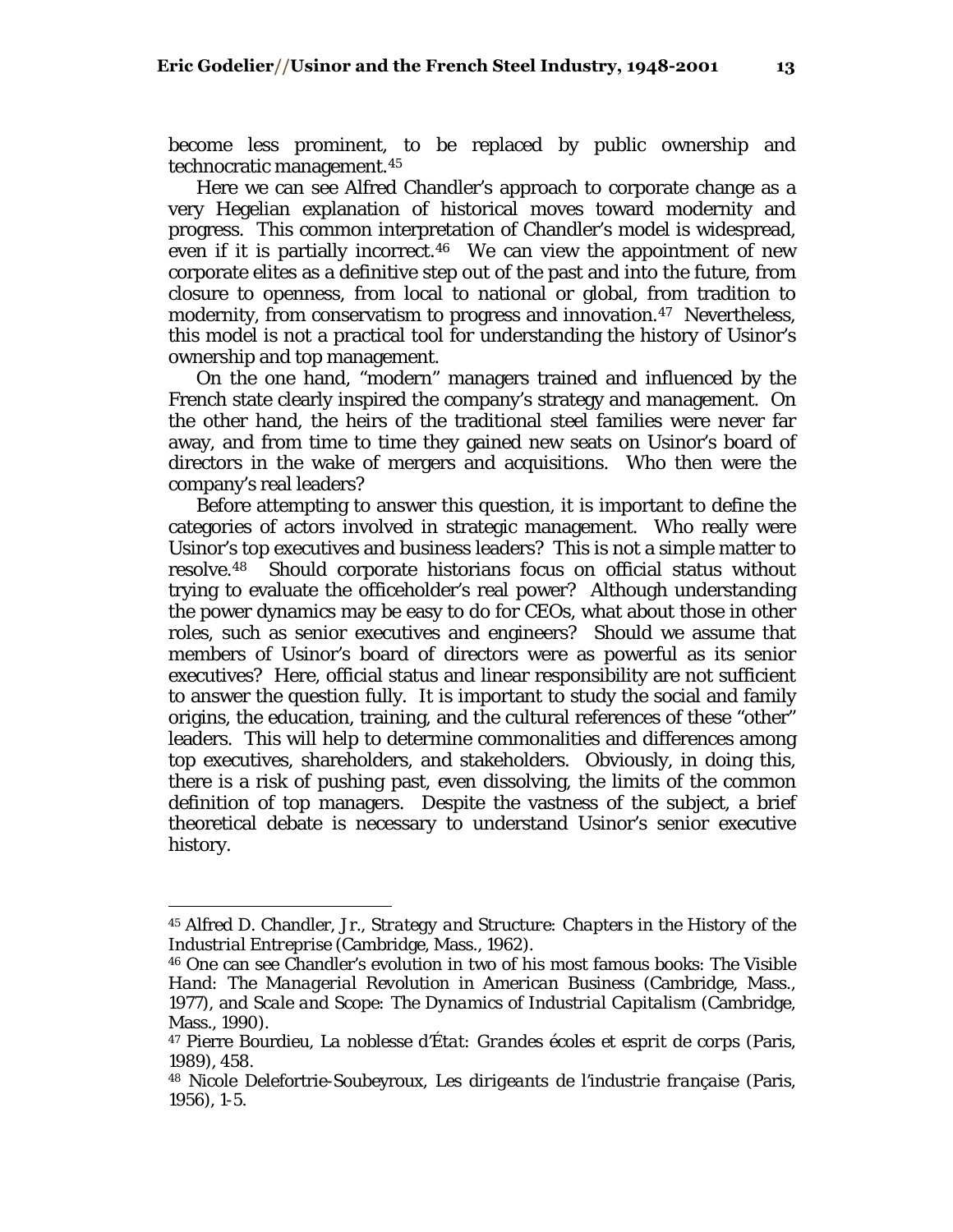Most of the time, academics as well as business people clearly contrast "family" executives and corporations with "managerial" ones. The first are supposed to be more "patrimonial," oriented toward using more conservative management models than the second. However, how can we clearly distinguish between these two categories? Henri Weber suggested several criteria: corporate size, nature of control and governance, systems of values, and action—but he emphasized that this is not a comprehensive list. It is also useful to add sociological and psychological approaches. A "patrimonial" businessperson can be recognized by "ancien régime" behavior and values: an aristocratic model of a landlord in a private kingdom, a Saint-Simonian ideal of alliance between workers and capitalists in order to build the perfect industrial city.

The patrimonial category's three main values are protectionism (claims to public authorities for barriers against competition, especially from foreign companies); Malthusianism (a search for corporate equilibrium rather than growth); and paternalism (the company is seen as an extended family led by the boss). It is the boss's duty to organize the social and material development of the workers. Here, autonomy and selforganization (meaning trade unions) are not allowed, because they are a symbol of lèse-paternité. In contrast, a "managerial" businessperson has a greater investment in the company's expansion than in social status or the preservation of patrimony. Autonomy is preferred over the accumulation of power, with legitimacy based on performance rather than on ownership.[49](#page-13-0) This theoretical framework is not completely satisfying, however, for it makes too neat a separation between two kinds of organizations.

In reality, in companies like Usinor ownership and power structures include a combination of technocratic managers and "family" representatives. On this issue, Chandler developed a more sophisticated model. On the one hand, he describes a U.S. type of corporation, staffed with autonomous salaried managers.[50](#page-13-1) These big corporations succeeded in creating and managing three core competencies: technology for scale economies, sales techniques, and organizational skills through the recruitment and training of managers. In these cases, the founding families who delegated the leadership and power found themselves gradually pushed aside. Chandler also describes the traditional "family corporation" or U.K. model.<sup>[51](#page-13-2)</sup> There, ownership and management are tightly linked, or even merged. This does not mean that there are no managers working in the company, but rather that they are not autonomous. These corporations have not succeeded in fulfilling the three core investment competencies, especially in management capabilities.

<span id="page-13-0"></span><sup>49</sup> Weber, *Le parti des patrons*, 60-61.

<span id="page-13-1"></span><sup>50</sup> Alfred D. Chandler, Jr., *Organisation et performance des enterprises,* vol. 1, *Les USA, 1880-1948* (Paris, 1992), 37.

<span id="page-13-2"></span><sup>51</sup> Alfred D. Chandler Jr., ibid., vol. 2: *La Grande-Bretagne, 1880-1948*, 14-15.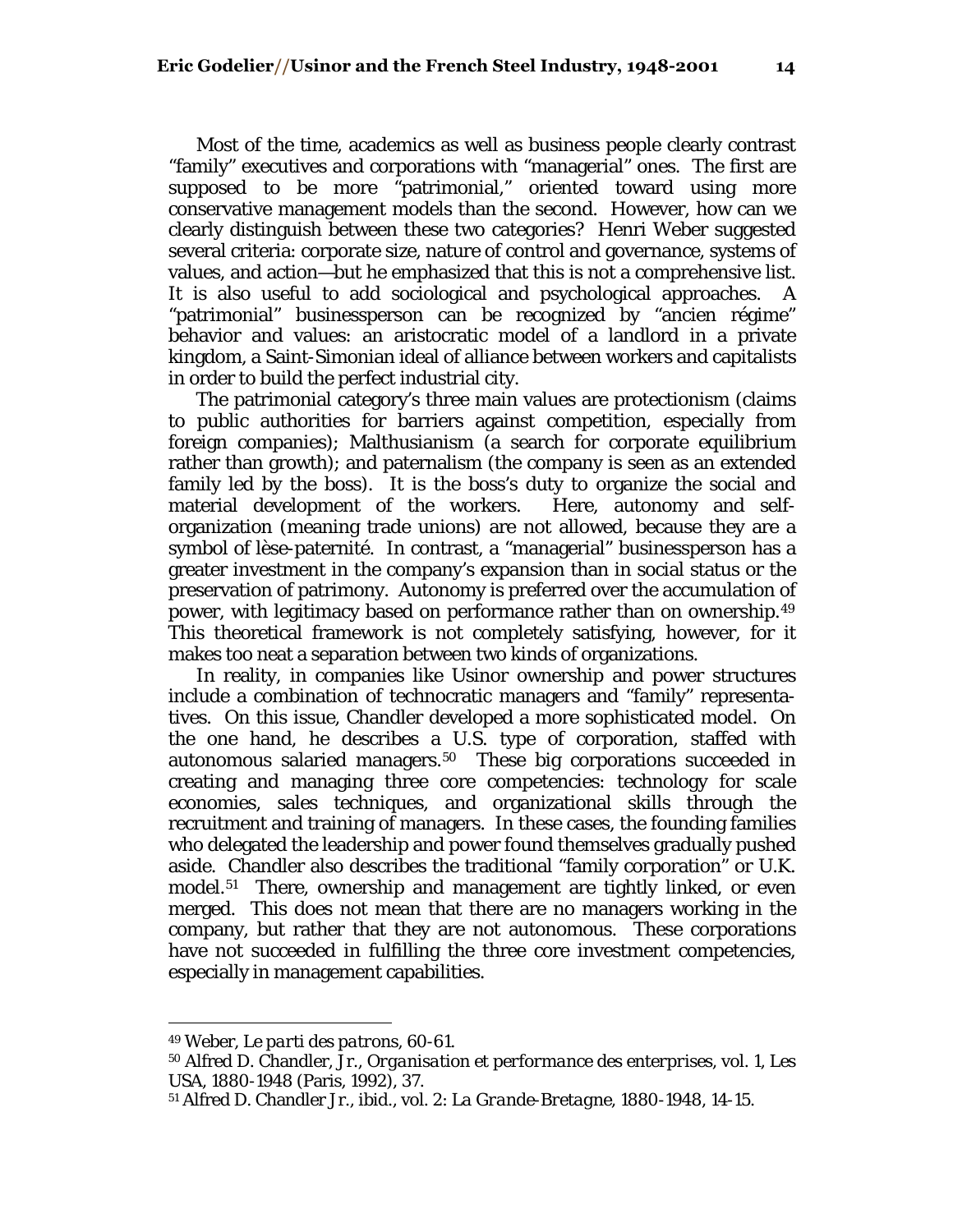Mary O'Sullivan has criticized this point of view. She showed that Chandler's analysis was too individualistic, focused only on the competence of professional managers.[52](#page-14-0) If the manager's duty is to organize and promote innovation inside the company, managers also have to network outside the company. Therefore, in spite of agency theories or financial models, we cannot reduce corporate governance to a simple relationship between shareholders and top managers through the board of directors. From O'Sullivan's point of view, sociology is missing from Chandler's thesis; we must define corporate governance as a "social process that influences those who manage corporate investments, the types of investments implemented, and the manner of distributing the results."[53](#page-14-1) These remarks are useful in understanding the history of Usinor's top management and how the French state influenced the company's strategy and structure.

Usinor's top management—CEO or board of directors—remained independent at times. Indirectly, however, the government-initiated plan of 1966 led to changes in the demography of Usinor's managers. After 1978, and even more so after 1982, the French state took stronger control of the company. How did the demography of leaders and managers evolve during those years?

In 1948, the board of directors comprised eight members: Fernand Balthazar, president; René Damien, vice-president; Mathieu Goudchaux, Georges Lenormand, Paul Naud, Jacques de Nervo, Emmanuel Vergé, and Jean Le Blan. There was a 50/50 equilibrium between Usinor's mother companies: René Damien, Jacques de Nervo, Paul Naud and Emmanuel Vergé came from the Société des Forges et Aciéries de Denain et Anzin; and Fernand Balthazar, Mathieu Goudchaux, Jean Le Blan and Georges Lenormand were from the Société des Forges et Aciéries du Nord et de l'Est.<sup>[54](#page-14-2)</sup> Among these men, there were several heirs of old steel families, including de Nervo, Naud, and Goudchaux.<sup>[55](#page-14-3)</sup>

However, "managers"—individuals who did not come from old steel families, or own steel companies, dominated this board. Some members of Usinor's top management were invited to the board meetings: Maurice Borgeaud, Georges Crancée, Maurice Geib, Jean Hüe de la Colombe,

<span id="page-14-0"></span><sup>52</sup> Mary O'Sullivan, "Innovation, Industrial Development, and Corporate Governance" (Ph.D. diss., Harvard University, 1996), 90.

<span id="page-14-1"></span><sup>53</sup> Ibid., 1. Eric Godelier, "Le changement dans les entreprises: crise ou mutation? Chandler contre Pettigrew?" *Revue Française de Gestion* 120 (Sept.-Oct. 1998): 24-36.

<span id="page-14-2"></span><sup>54</sup> He was CEO of Nord-Est from 1960 on, vice-president of Usinor after 1962, and honorary president of the two merged mother companies, Denain-Nord-Est-Lorraine in 1966. He died in 1968. Boards of directors, Archives Usinor.

<span id="page-14-3"></span><sup>55</sup> Vice-president of Usinor in 1962, CEO of Denain-Anzin in 1965, and probably earlier. Boards of directors, Archives Usinor.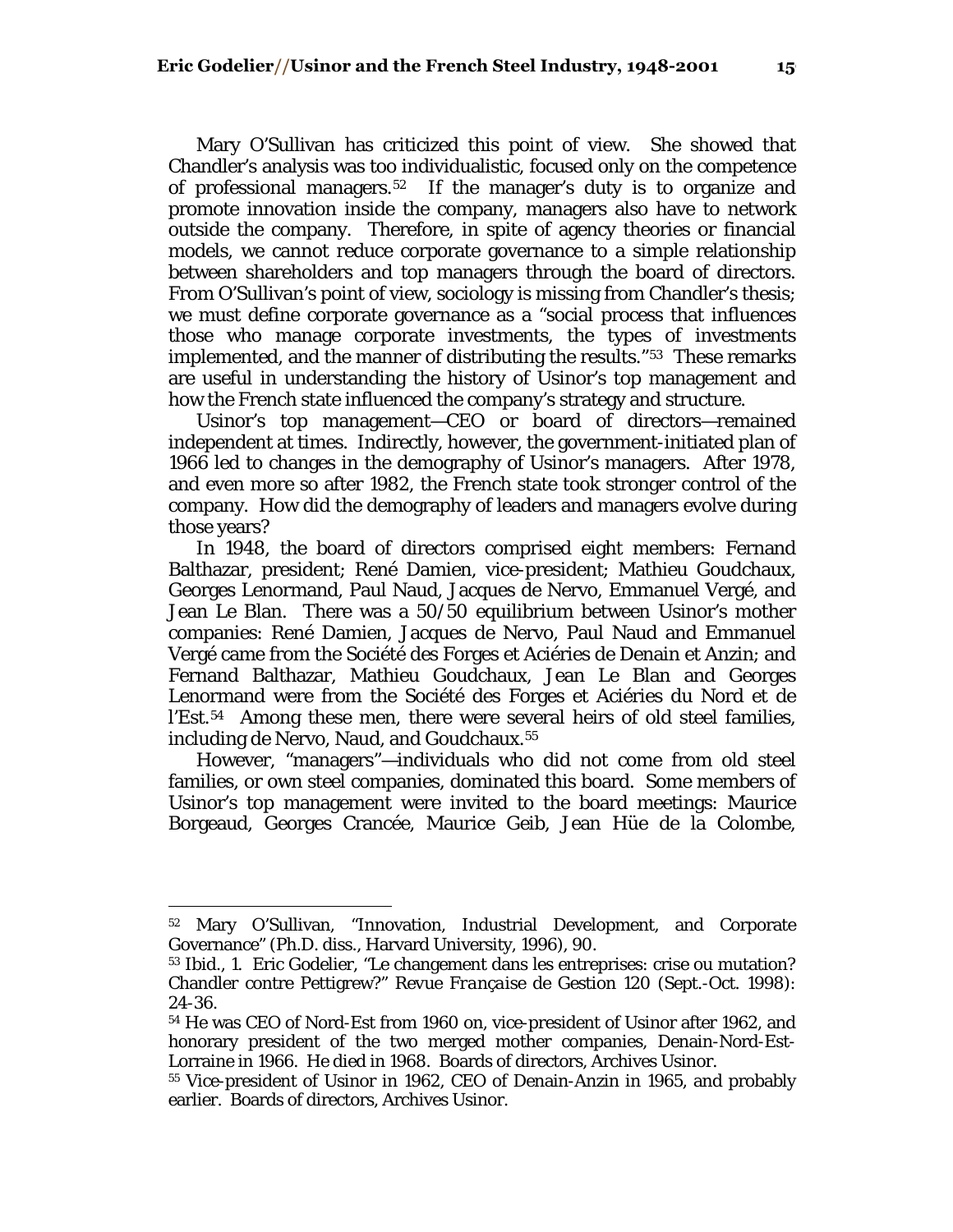Jacques Porché and Pierre Presles.<sup>[56](#page-15-0)</sup> Again, the balance was carefully preserved. Half of them were from Nord-Est: Borgeaud, Crancée, Presles; half from Denain-Anzin: Hüe de la Colombe, Geib, and Porché. This group of managers—especially the younger ones such as Borgeaud (39 years old) and Hüe de la Colombe (32 years old)—was a kind of fish-tank for future CEOs of Usinor or important subsidiaries.

It is important to note how stable power was within the board. From 1948 to 1960 (when the Société Dunkerquoise de sidérurgie was taken over) and even to 1966 (the Lorraine-Escaut merger), there were no major changes, even if small moves occurred from time to time.[57](#page-15-1) For instance, in 1950 Guillaume Descamps, who would be the president-elect of the Lille and North regional Chambers of Commerce in 1960, replaced Mathieu Goudchaux.[58](#page-15-2) Descamps was the son of Alfred Descamps, the previous president.[59](#page-15-3) A "Nord-Est" replaced a "Nord-Est." In 1958, Paul Naud died. He was the son of Joseph Naud, former chair of Denain-Anzin, one of Usinor's mother companies.<sup>[60](#page-15-4)</sup> His replacement was Pierre Champin, another well-known name, whose father, Marcel Champin, was the chairman of Louvroil-Montbard-Aulnoye, a company specializing in pipes, launched at the same time as Denain-Anzin Vallourec, Inc. Pierre became Vallourec's CEO, and one "Denain-Anzin" replaced another "Denain-Anzin."[61](#page-15-5)

In March 1960, new board members were appointed. Although they did not come from steel companies located in the north of France, they nevertheless had connections with the steel industry and with Usinor, as partners in the Société Dunkerquoise de Sidérurgie. Emmanuel Mönick

<span id="page-15-0"></span><sup>56</sup> They were, respectively, headquarters executive director (Maurice Borgeaud); head of the flat product plants group until 1956 (Georges Crancée), who joined the European Coal and Steel Community (ECSC); headquarters top executive (Maurice Geib), who replaced Crancée from 1956 to 1958 (when he died); headquarters executive director (Jean Hüe de la Colombe); headquarters executive director (Jacques Porché); head of the long product plants branch (Pierre Presles).

<span id="page-15-1"></span><sup>57</sup> This company was created in 1956 to support the investment made in the new Dunkirk seashore plant. The capital was controlled by Usinor (44%), les Aciéries de Firminy (34%), la Société de Châtillon-Commentry (18%), and the bank Paribas (4%). Lorraine-Escaut is an economic association of three steel companies, mainly from the east of France: Société des Aciéries de Longwy (51%), Senelle-Maubeuge (24,5%), and Escaut-Meuse (24,5%). It was created in 1953 in order to prepare for the 1954 opening of the ECSC.

<span id="page-15-2"></span><sup>58</sup> Board of Directors, May 1971, Archives Usinor.

<span id="page-15-3"></span><sup>59</sup> The Descamps family owned a small metallurgical company in Raisme (in northern France) and was a member of the employers' association of the local steel branch (Groupement des industriels métallurgistes); see Catherine Omnès, *De l'atelier au groupe industriel: Vallourec, 1882-1978* (Paris, 1980), 275, 290, and 298. Alfred Descamps was the chair of the Nord-Est board until 1935.

<span id="page-15-4"></span><sup>60</sup> Board of Directors, 19 June 1958, Archives Usinor.

<span id="page-15-5"></span><sup>61</sup> Omnès, *De l'atelier au groupe industriel*, 200 and 263.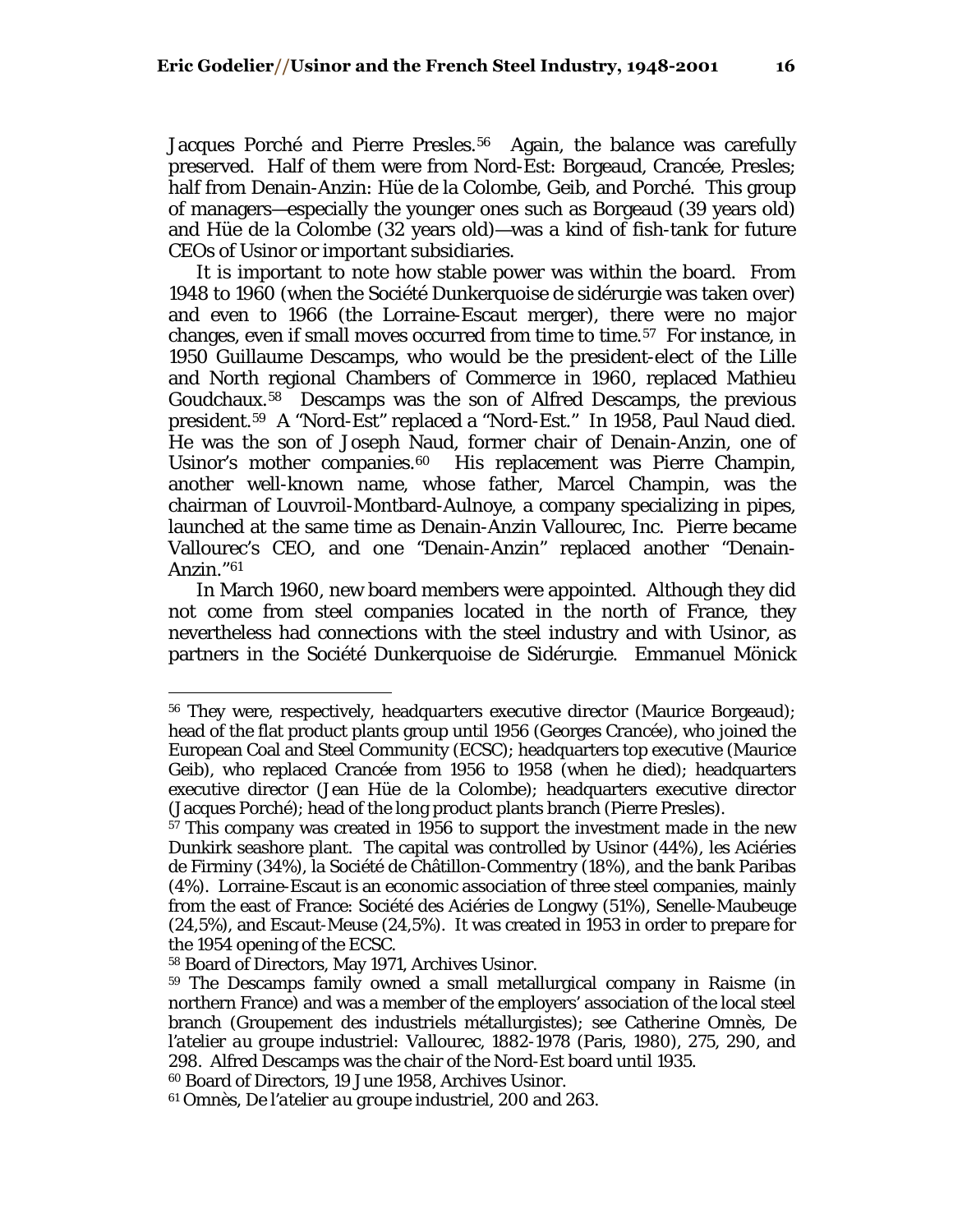was chair of the bank Paribas at the time, and had joined the Nord-Est board of directors in 1950. Another banker came with him, Charles Farnier, chair of the Comptoir National d'Escompte de Paris, which played an important role in the creation of the Banque Nationale de Paris. He was also a member of the Denain-Anzin board. The last new members were from steel industries. Pierre Fontaine was the executive officer of Nord-Est. Léon Bureau was vice-president of Châtillon-Commentry, Inc. Usinor's new board of directors had eleven members. The weight of the industrial families decreased slightly, to only one-third of the members. Therefore, the mother companies' control of Usinor was not dependent on the presence of the steel families.<sup>[62](#page-16-0)</sup>

The two "managers" who were appointed to the Usinor board in the 1960s, Maurice Borgeaud (in 1963) and Jean Hüe de la Colombe (in 1966), both became CEOs (in 1966 and 1973, respectively). Both were educated at the Ecole Polytechnique. Here we begin to see a pattern in Usinor's selection and training of its CEOs. Does this mean that "managers" had definitely won over "families"? No, indeed: in 1967, Lorraine-Escaut merged with Usinor, and four new members joined the board. This was the result of a state rationalization plan launched in 1966 by Prime Minister Michel Debré. The convention was signed January 30, 1967.[63](#page-16-1) François Lenté was the son of Escaut-Meuse's vice-president. His family had a close relationship with another famous steel family: the Laveissières, who had created a plant in Anzin.[64](#page-16-2) Through an old and famous steel family from eastern France, first cousins Daniel Raty and Roland Labbé controlled Aciéries de Longwy, one of Lorraine-Escaut's mother companies. In an interview, a former deputy manager described them as "two people who are definitively not technicians, but courteous and decent guys with a lot of good business sense." The last new member was Jean Seillière, since 1958 chair of Senelle-Maubeuge. Married to Renée de Wendel and son of Baron Ernest Seillière de Laborde, he had close ties to the old steel families.

Thus, instead of an increase in managers' power on Usinor's board, steel families gained the new positions. In 1968, Usinor's board had fifteen members, and the families' representatives were still numerous. It is difficult to calculate their Malthusian influence on Usinor's strategy. After the Lorraine-Escaut merger, board members and executives imported more centralized and objective management models or practices, for instance in Human Resources policy.<sup>[65](#page-16-3)</sup> The families' influence began to decrease again

<span id="page-16-0"></span><sup>62</sup> We have not been able to find the exact composition of the Denain-Anzin and Nord-Est boards of directors. It remains difficult to draw conclusions about the actual influence of families on Usinor's strategy.

<span id="page-16-1"></span><sup>63</sup> Godelier, *Usinor-Arcelor*, 284.

<span id="page-16-2"></span><sup>64</sup> Omnès, *De l'atelier au groupe industriel*, 292.

<span id="page-16-3"></span><sup>65</sup> Jean-Marie Nathan-Hudson, interviews with author, 13 May 1991, and 21 Jan. 1993; Nathan-Hudson was deputy managing director in charge of human resources management and public relations of Usinor between 1968 and 1982.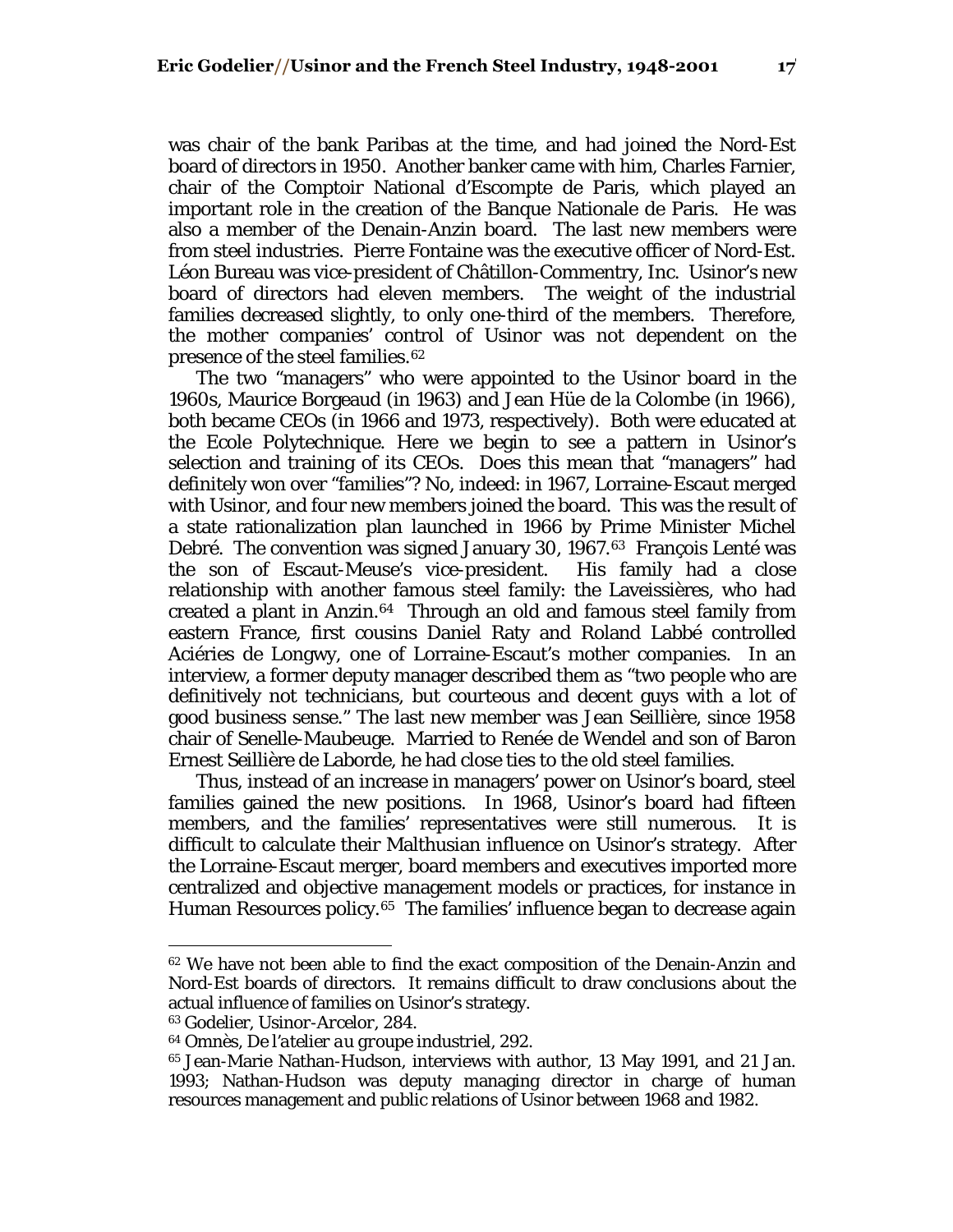in the early 1970s. In 1974, "managers" Paul Aussure and Jean Lerebours-Pigeonnière were appointed to the board. The former was the oldest son of Roland Labbé's brother-in-law, recruited in 1958 at the Aciéries de Longwy, when Labbé was its chair. Both were educated at the Ecole Polytechnique. They were supposed to become CEOs in the 1980s, but from that time on, the "families" progressively, and definitively, lost their influence.

The first break took place in 1978, with the creditors' financial takeover of Usinor, during which de Nervo, Lenté, and Raty resigned in protest. The following year, after Pierre Champin's resignation was also accepted, the steel families had no representatives left on Usinor's board. Several managers had replaced them. Jean-Claude Achille, president of the Chemical Industries Employers' Federation, was the former senior executive manager of Rhône-Poulenc. Since 1977, he was the chair of CNPF's social commission.[66](#page-17-0) Jean Chenevier was CEO for British Petroleum; Jean Gandillon, CEO for Crédit Lyonnais, an important commercial bank; and Jacques Mason, CEO for Société des Constructions Métalliques de Provence. The last member, but the most important one, was Claude Etchegaray. He was CEO of another large steel corporation, Société sidérurgique Chiers-Châtillon, controlled by Paribas.

In 1978, Chiers-Châtillon merged with Usinor and Etchegaray became the new CEO. For the first time in Usinor's history, its CEO was not someone promoted after a long career within the company. This was a drastic change. Moreover, Etchegaray imported some of the management models and tools he had used during his twenty-year career at ITT. In 1982, with Usinor's official nationalization, Raymond H. Lévy was appointed CEO.[67](#page-17-1) Twelve new board members joined the board: six representatives from French ministries and six elected workers.[68](#page-17-2) The 1995 privatization did not bring back the steel families.

At the end of this story, what can we say about the real influence of the families or managers in the evolution of Usinor? The answer is still open to debate. The steel families, especially those from eastern France, played an important role in the maintenance of paternalistic social relations. They often favored local and regional interests, which explains why the company kept a very small headquarters building. The 1967 merger between Usinor and Lorraine-Escaut led to an increase in the representation of the steel families but, at the same time, imported new management tools and models through a staff and line structure. During the 1960s, this organization was seen in France as one of the most innovative management structures imported from the United States. In the field of administrative and managerial issues, one cannot conclude definitively that the families'

<span id="page-17-0"></span><sup>66</sup> Weber, *Le parti des patrons*, 515.

<span id="page-17-1"></span><sup>67</sup> Later, he was CEO of Renault.

<span id="page-17-2"></span><sup>68</sup> They came from the Ministries of Planning, Treasury, Budget, Industry, and Labor.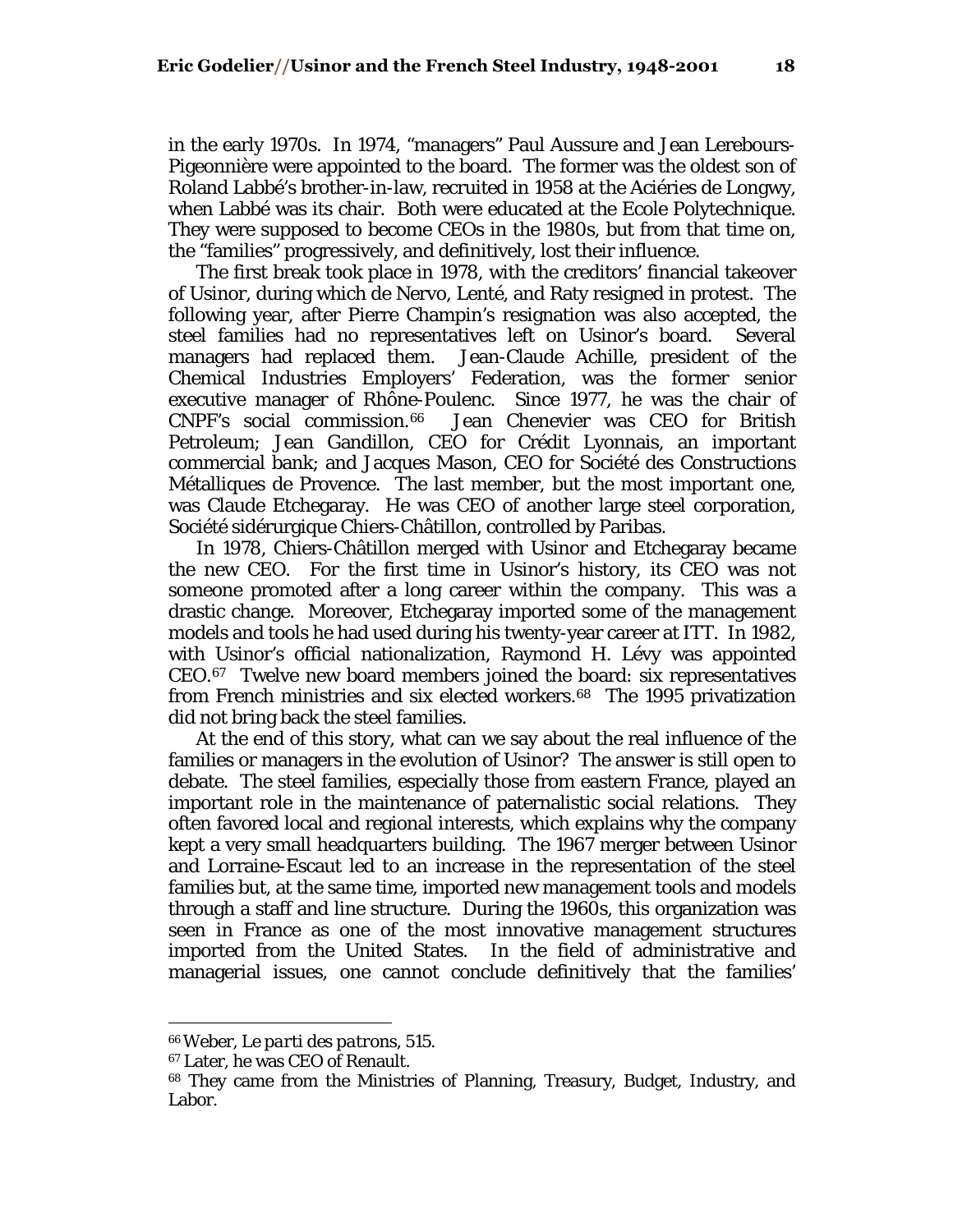representatives had a negative influence. Nevertheless, as Paul Aussure, a former senior executive, explains, they had an influence on top managers:

At the end of WWII and through the late 1960s, families were still present on the industrial scene. At that time, they had lost their coal mines, but now owned spinning mills and wireworks plants. They were named LeBlan, Descamps. They still had some influence through their holdings. For instance, Mr de Nervo was at the holding company. He was a society man involved with industrial problems, he was not a captain of industry. After a while, families lost their position because capital needs were so enormous that they were not able to finance them. M. de Nervo for instance was listened to because he was very clever and full of good sense, but not as a real capitalist. Things were different in the East with de Wendel and Labbé. Here the families still had an important influence.[69](#page-18-0)

Obviously, the board of directors became a place of increasing management power. It was also a place of power repartition and equilibrium between tradition and modernity. This was true in the selection and promotion of CEOs in the company.<sup>[70](#page-18-1)</sup> In these activities, once again, the French state was not far away.

Many of Usinor's top managers were educated at the Ecole Polytechnique and were members of the prestigious "corps des mines."[71](#page-18-2) After several years as civil servants, generally within the Department of Industry, they were recruited by private companies. Usinor did the same. The corporation organized a systematic training process near the top of the ladder, as Aussure described:

Borgeaud and de la Colombre had a difference of eight years at the EP [Ecole Polytechnique]. There were also eight years between de la Colombe and myself. It was clearly organized. I arrived at Usinor from Lorraine-Escaut, but in spite of that, everything fit perfectly. If things had not gone wrong, I would have been appointed CEO in the early 1980s, after Jean de la Colombe's retirement.[72](#page-18-3)

<span id="page-18-0"></span><sup>69</sup> Paul Aussure, interview with author, 15 Oct. 1992.

<span id="page-18-1"></span><sup>70</sup> From 1948 to 2001, only seven CEOs led the company: Fernand Baltahzar, René Damien, Jean Hüe de la Colombe, Claude Etchegaray, Raymond H. Lévy, unknown, Francis Mer.

<span id="page-18-3"></span><span id="page-18-2"></span> $71$  This "corps" recruited neither René Damien nor Claude Etchegaray. The "corps" des mines" allows only the five or ten top-ranked students from the Ecole Polytechnique to join at the end of their school period. The "corps" is a specific list of highly qualified public jobs. The Ecole Polytechnique is the top undergraduate and graduate school for science and engineering in France. Students have military status and train as army officers for one full year before resuming their scientific studies. Even the most recent two CEOs of Usinor, and today of Arcelor, were educated at the Ecole Polytechnique and recruited by the "corps des mines." 72 Paul Aussure, interview with author, 15 Oct. 1992.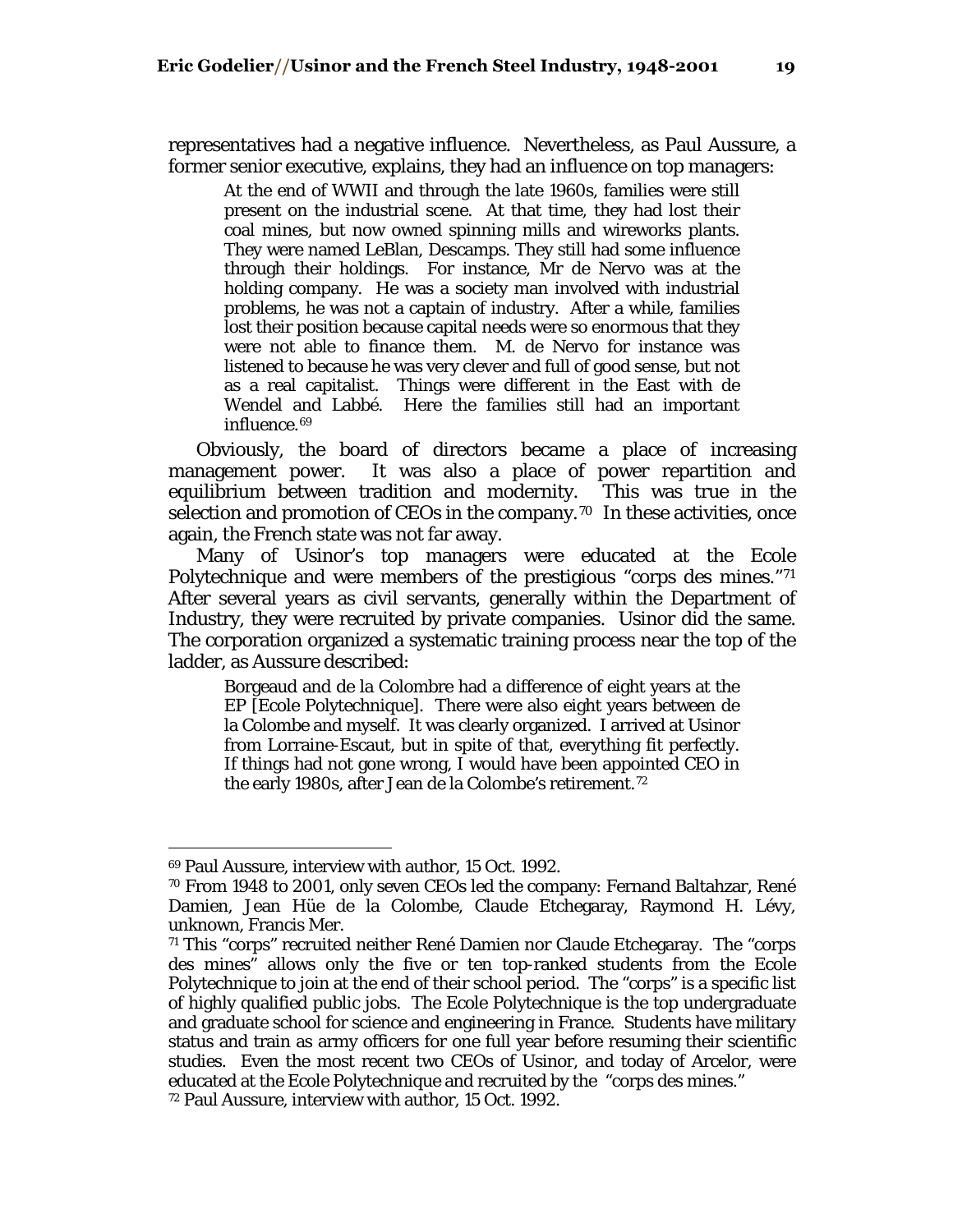In 1966, CEO René Damien explained his vision of CEOs and top managerial training:

If the company does not have a man on staff qualified for this heavy work, one must, of course, find him among the men who have achieved good results. But if the company has a long history, it is almost certainly within the staff that the right man can and must be found, one who will become the business's leader as a result of his personal qualities and his knowledge of life within the corporation. If someone could learn in few evening classes how to lead a company, what would be the need of decades of education and training?[73](#page-19-0)

It is possible to see this statement as a framework for the selection and training of CEOs. The rise to the top was perfectly well-organized with several steps. First, the future CEO attended the meetings of the board of directors as an observer. During this period, he was appointed deputy managing director and soon after, general manager. The evolution of the older candidates determined the speed of this race. Maurice Borgeaud appeared in the board records in 1948, was appointed deputy managing director in 1952, and general manager in 1956 when René Damien became CEO. Next, Jean Hüe de la Colombe made his first step and became a deputy managing director. Borgeaud officially joined the board in 1963. He became vice-president in 1964 and CEO in 1966 when he was 57 years old. Damien then became honorary president. He began his term as CEO in 1955 at the age of 62. In 1966, Jean Hüe de la Colombe received his first invitation to join the board and appointment as general manager. Next, two new Polytechnicians, also "corps des mines," Jean Lerebours-Pigeonnière and Paul Aussure, were recruited. The first became a board observer in 1962 and deputy general manager in 1965; the second attained the same appointments in 1967. In 1973, there was another change of Usinor's top managers. Jean Hüe de la Colombe became CEO and Borgeaud honorary president. In 1974, the two young managers moved up to general manager and member of the board. The oil crisis and the 1978 public takeover changed the procedure: Claude Etchegaray arrived and Paul Aussure did not become the next CEO. Nevertheless, Etchegaray was also an Ecole Polytechnique graduate.

These CEO selection and training methods were somewhere between the Rhenan model (in which leaders are promoted after a long internal career), and the Anglo-Saxon model (in which a candidate is directly pushed to the top as general manager or sometimes CEO). Note that Usinor's selection process also accounts for the perfect alternation between a Denain-Anzin representative and a Nord-Est representative, the two mother companies of Usinor.

<span id="page-19-0"></span><sup>73</sup> *Plaquette de présentation d'Usinor, 1966*. My thanks to Mrs. Jacqueline Damien for giving me this document.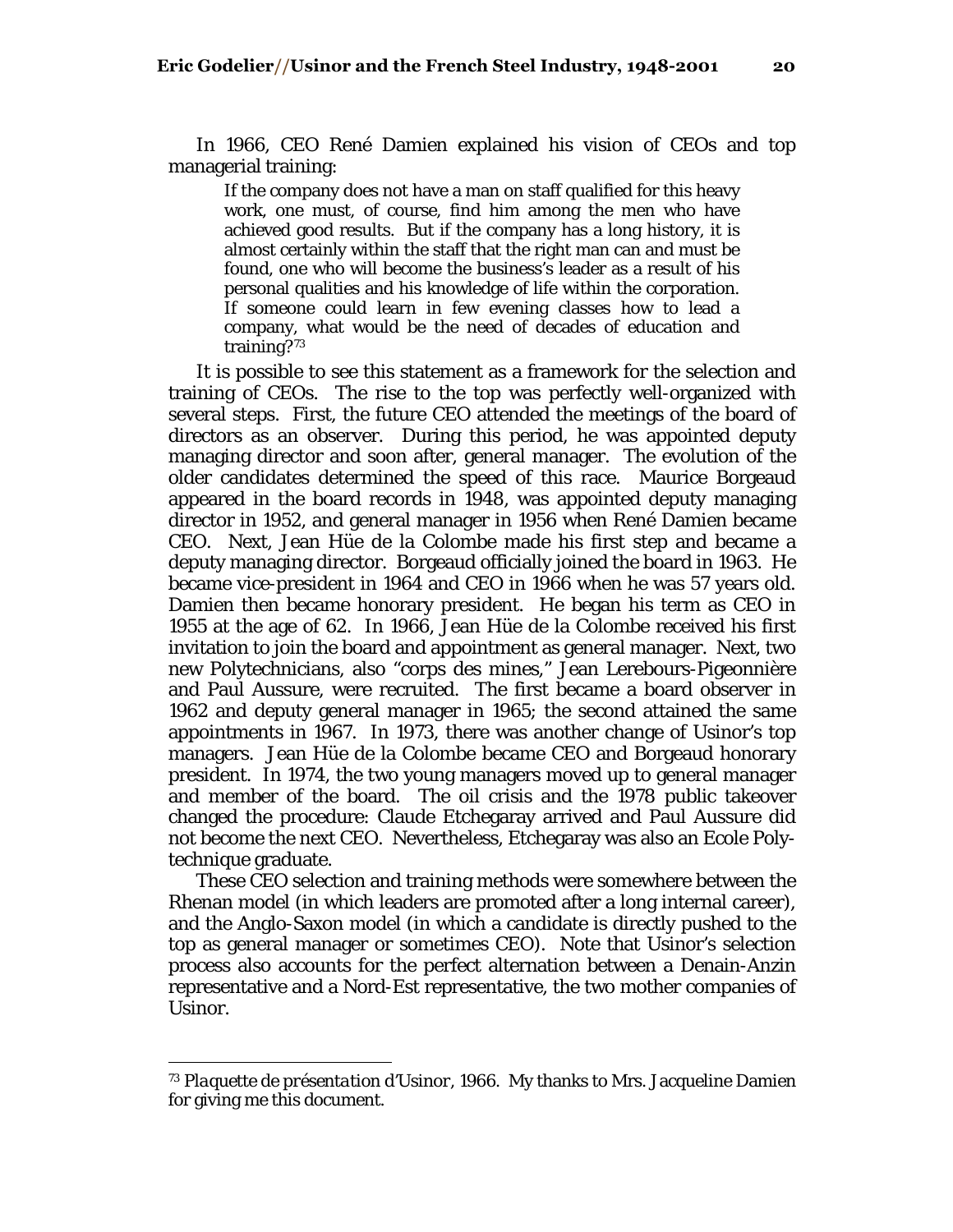Once again, the influence of the French state, although it varied, was important. All these managers spent several years inside the Ministry of Industry, very often in charge of the steel companies' problems. They acquired in-depth knowledge of the system and built a vast network of contacts within the public administration. This, in turn, was useful to the private corporations for solving all kinds of problems, including social and financial ones.<sup>74</sup> The system was unique to the French. In the rest of Europe, the selection of most CEOs was from among experienced engineers. In the United States, 45 percent of top managers had experience or were educated in another industry or company.[75](#page-20-1)

How did Usinor's top managers work together? What kind of tools did they use? Did the French state have any influence?

Until the 1980s, Usinor's headquarters staff was very small. This helped top managers develop efficient and informal decision-making processes. At the same time, it preserved the old tradition of secrecy in the steel industry.[76](#page-20-2) From its very beginnings, the company had the reputation of being one of the most successful steel organizations: "At that time, one of Usinor's characteristics was that a decision had to be made at the precise time a problem emerged."[77](#page-20-3)

We could criticize this organization for its lack of hierarchical distance between top managers and day-to-day problems. Yet, this proximity of field managers and operational issues was effective in institutionalizing the best decision-making practices. The common knowledge of company business strategy brought about by diffusion of learning enhanced the firm's ability to react quickly.[78](#page-20-4) This limited decision-making structure changed slightly after 1961 with the creation of a three-member strategic committee. Although it is difficult to estimate the real influence of the committee on Usinor's strategy, its membership (de Nervo, Fontaine, and Bureau) as well as the date (Dunkirk was about to start up) were both important.<sup>[79](#page-20-5)</sup> The French or Fayolian way of conceiving power relationships in corporations clearly influenced the concentration of power and the very hierarchical organization. We can see the influence of the French Army through the Ecole Polytechnique in Usinor's culture, which viewed engineers as

<span id="page-20-0"></span><sup>74</sup> Michel Bauer and Bénedicte Bertin-Mourot, *Radiographie des grands patrons français: Les conditions d'accès au pouvoir* (Paris, 1997), 17-18.

<span id="page-20-1"></span><sup>75</sup> Benjamin Stora, *Crise, puissance, perspectives de la sidérurgie mondiale* (Paris, 1979), 81.

<span id="page-20-2"></span><sup>76</sup> Richard Kuisel, *Seducing the French: The Dilemma of Americanization* (Berkeley, Calif., 1991), 85.

<span id="page-20-3"></span><sup>77</sup> Jacques Leclerc, interview with author, 3 March 1993; Leclerc was Usinor's managing director of research.

<span id="page-20-4"></span><sup>78</sup> O'Sullivan, "Innovation, Industrial Development, and Corporate Governance," 222.

<span id="page-20-5"></span><sup>79</sup> Board of Directors, Sept. 1961, Archives Usinor.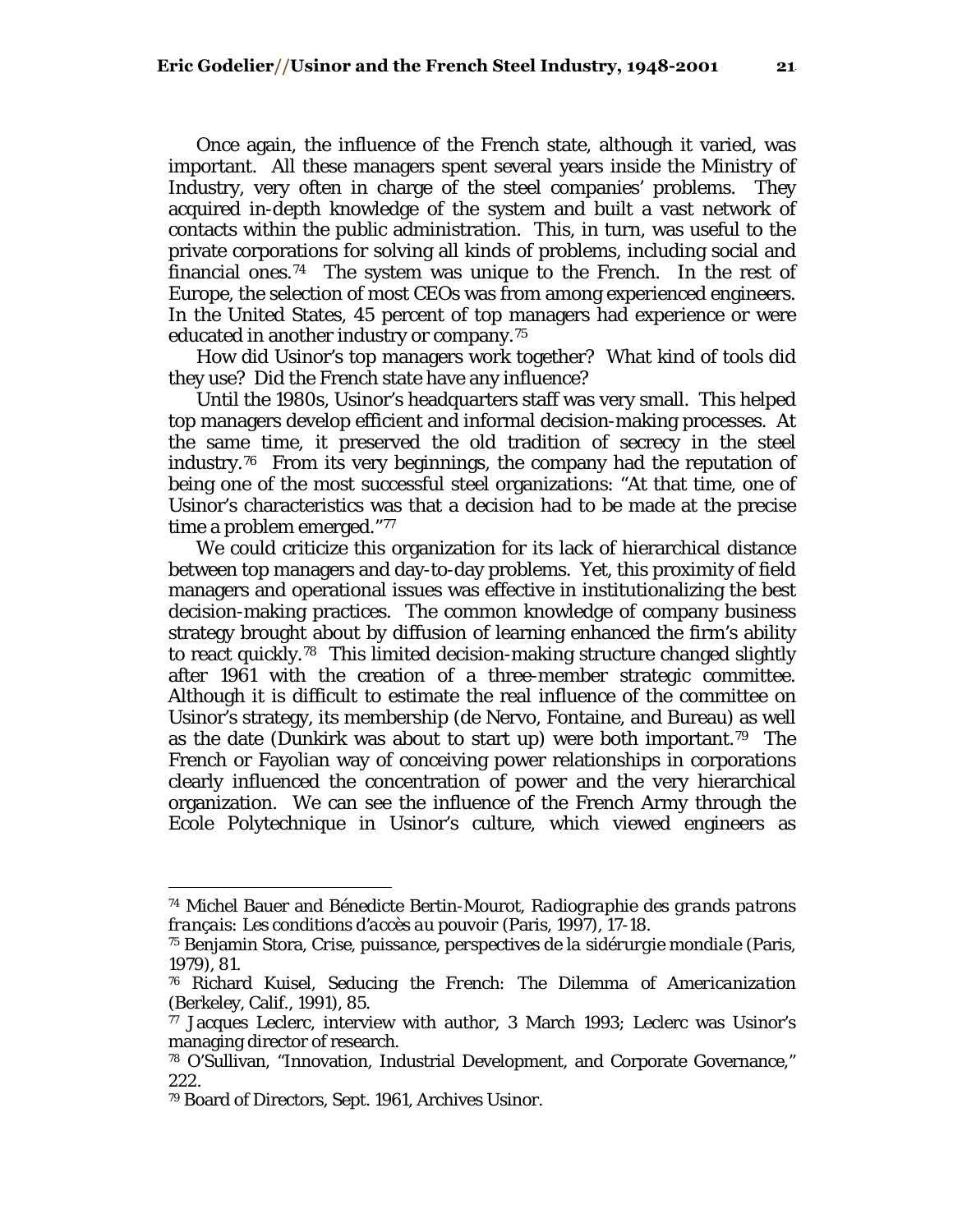"production officers."[80](#page-21-0) Their main task was to supervise and control workers and management.<sup>[81](#page-21-1)</sup>

What kind of management tools did the top managers use? Unfortunately, there are few archival documents available on the subject. Nevertheless, two sets of management tools can be found: a five-year plan closely inspired by the French five-year plan and actual cost-calculating methods. These were developed to organize relations with public authorities and the steel industry employers' association, the CSSF. As Aussure explained, "We had technical and sale projection tools. The government budget and State Plan was based on a five-year period; therefore our headquarters had to prepare figures and forecasts to answer requests from the planning body."[82](#page-21-2) Obviously, there was a draft of the strategic plan that Usinor used for restructuring and financial negotiation with the French state. This explains the centralized financial activities and investment plans. After the 1978 "nationalization," controls over financial strategy tightened, creating a push toward more sophisticated management tools.

The second set of business tools was the use of actual costs. Philippe Mioche has explained that costs were probably the most confidential information for all steel corporations (and steel associations as well), especially vis-à-vis public authorities.<sup>[83](#page-21-3)</sup> Usinor also used this strategy of secrecy.<sup>[84](#page-21-4)</sup> Their decentralized monthly budgeting process occurred at the level of the plant directors, and only the directors knew and monitored costs. To follow the budgetary regulations, sales managers provided statistics about customer demand and commercial results, which the board of directors discussed at each meeting. After the 1982 nationalization, the French Audit Office regularly monitored Usinor. In their official conclusions, the office underlined the progress that Usinor had made in internal budget and cost control, but noted that the entire system was not truly standardized.[85](#page-21-5) The French state was still nearby.

<span id="page-21-0"></span><sup>80</sup> Many retired and active employees used military metaphors to describe Usinor's hierarchical relations. This is not new; in 1933, a famous book used the title "the social role of the engineer": Georges Lamirand, *Le rôle social de l'ingénieur* (Paris, 1954; 1st ed., 1933). It was inspired by a very famous book written by a highly ranked officier, Maréchal Lyautey, titled "the social role of the officer" (*Le rôle social de l'officier* (Paris, 1892; reprinted, 1954).

<span id="page-21-1"></span><sup>81</sup> Henri Lasserre, *Le pouvoir de l'ingénieur* (Paris, 1989).

<span id="page-21-3"></span><span id="page-21-2"></span><sup>82</sup> Paul Aussure, interview with author, 21 Oct. 1992.

<sup>83</sup> Mioche, *La sidérurgie et l'État,* 226.

<span id="page-21-4"></span><sup>84</sup> Jean Lerebours-Pigeonnière, interview with author, 12 Nov. 1992; Lerebours-Pigeonnière was Usinor's managing director from 1973 to 1981.

<span id="page-21-5"></span><sup>85</sup> *Rapport de la Cour des comptes sur la gestion de la société Usinor, 1985*, Archives Nationals, IND. 910444, p. 42.